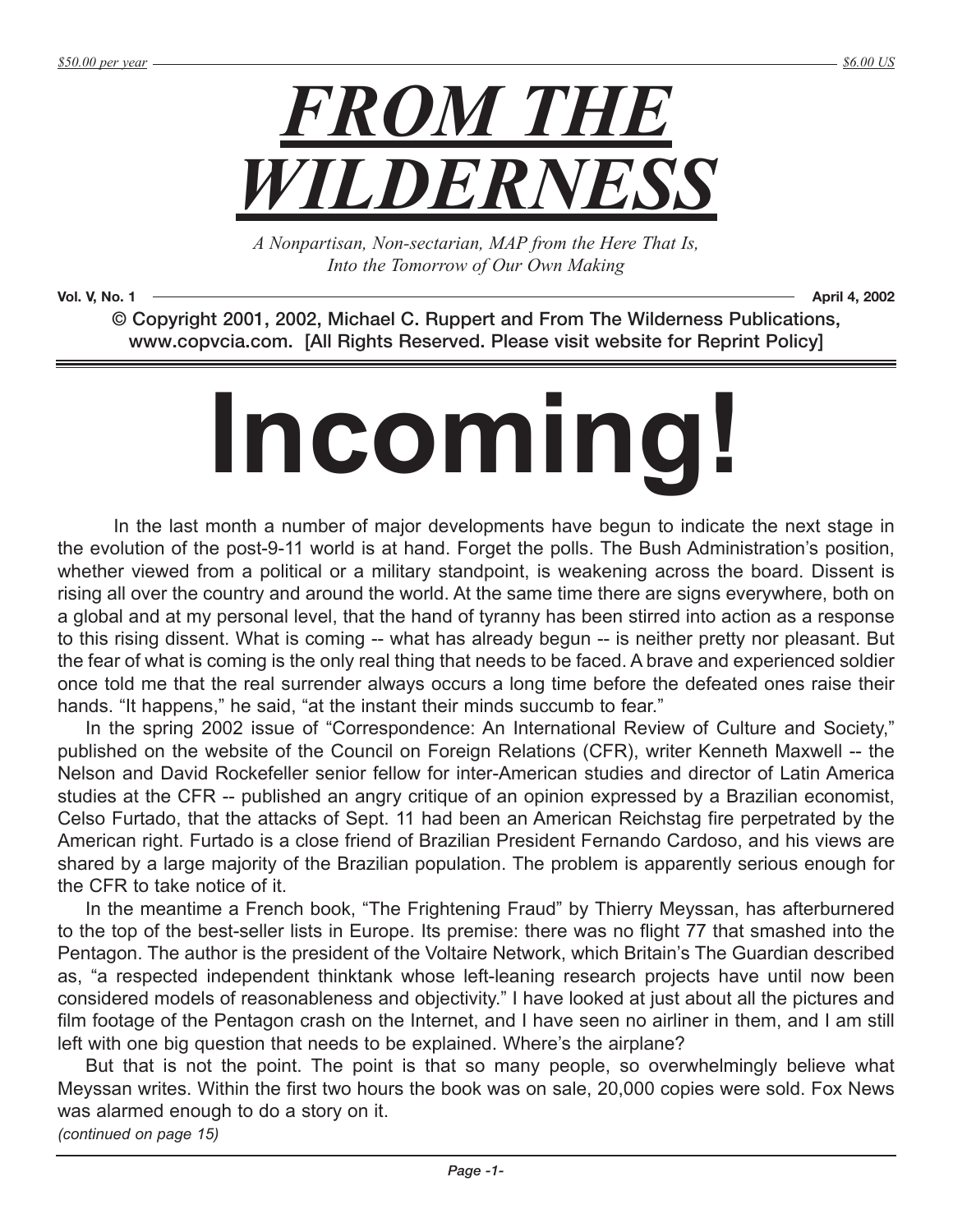# *From The Wilderness*

Michael C. Ruppert Publisher/Editor

| Contributing Editor---------------- Peter Dale Scott, Ph.D. |  |
|-------------------------------------------------------------|--|
| Contributing Editor - Energy---------- Dale Allen Pfeiffer  |  |
| Staff Writer ----------------------------- Michael Davidson |  |
| Canadian Correspondent ----------------- Greta Knutzen      |  |
|                                                             |  |

*From The Wilderness* is published eleven times annually. Subscriptions are \$50 (US) for 12 issues.

# *From The Wilderness*

P.O. Box 6061- 350 Sherman Oaks, CA 91413 [www.copvcia.com](http://www.copvcia.com) e-mail – editorial: [mruppert@copvcia.com](mailto:mruppert@copvcia.com) e-mail – subscriptions and customer service: [service@copvcia.com](mailto:service@copvcia.com) 

(818) 788-8791 \* (818) 981-2847 fax

# New Developments in 9-11 Biowar Legislation -- MEHPA Draws Criticism, More Microbiologists Dying

by Michael Davidson, *FTW* staff writer

April 4, 2002, 10:00 AM PST (FTW) -- Even as the epidemic of dying microbiologists continues, the Model Emergency Health Powers Act (MEHPA) is making its way across the country. All over America, individuals and organizations are rising up to oppose what many see as an astounding assault on civil liberties.

MEHPA is being pushed on states by the Department of Health and Human Services. Among other provisions, MEHPA includes sections that:

- Require any individual to be vaccinated. Refusal could constitute a felony and will result in quarantine.
- Require any individual to undergo specific medical treatment. Refusal could constitute a felony and will result in quarantine.
- Allow state or local governments to seize any property, including real estate, food, medicine, fuel or clothing, an official thinks necessary to handle the emergency.
- Allow state or local governments to seize and destroy any property alleged to be hazardous. There will be no compensation or recourse.
- Draft you or your business into state service in the event of a declared emergency.
- Impose rationing, price controls, quotas and transportation controls.
- Suspend any state law, regulation or rule that is thought to interfere with handling the declared emergency.

In addition to the medical, ethical, religious and constitutional problems MEHPA poses, much of the opposition to MEHPA relates to the amazing vagueness of the law's language -- any state governor can use MEHPA to make him or herself an absolute dictator by declaring an emergency. The proposed law defines a "public health emergency" as "an occurrence or imminent threat of an illness or health condition, caused by bioterrorism, epidemic or pandemic disease, or novel or highly fatal infectious agent or biological toxin that poses a substantial risk of a significant number of human fatalities or incidents of permanent or long-term disability."

Lawrence O. Gostin, Georgetown University Law School professor and primary author of MEHPA, uses incredibly vague language in his attempts to defend his proposed law. In an Insight On The News magazine article dated Jan. 7 Gostin, while discussing the checks and balances on a governor's declaration of a state of emergency, said, "The governor could do so only if there were compelling grounds for believing that there is a strong potential for mass casualties from bioterrorism or a novel infectious disease."

# **LEGISLATORS, NGOs, AIDS/HIV COMMUNITY OPPOSES MEHPA**

There is particular concern about MEHPA in the AIDS/HIV community. The AIDS problem has been repeatedly described as a "pandemic," a word specifically used in the legislation. In the Insight On The News article Gostin states, "It is not intended that long-term endemic diseases such as HIV/AIDS would be covered." *(continued on page 7)*

# *Exclusive*

FTW INTERVIEW: DELMART "MIKE" VREELAND

# What the CIA Doesn't Want You to Know

by Michael C. Ruppert

[Ed. Note: *Just prior to the publication of this article the FTW web site was hacked for the second time in a month. This hacking -- accomplished via sophisticated methods -- has been apparently intended to prevent us from publishing the following interview. As a temporary emergency measure ONLY please direct emergency e-mail correspondence to [mikeruppert@earthlink.net](mailto:mikeruppert@earthlink.net). FTW will be back up and running in an even more secure manner in the near future.-- MCR] (continued on page 8)*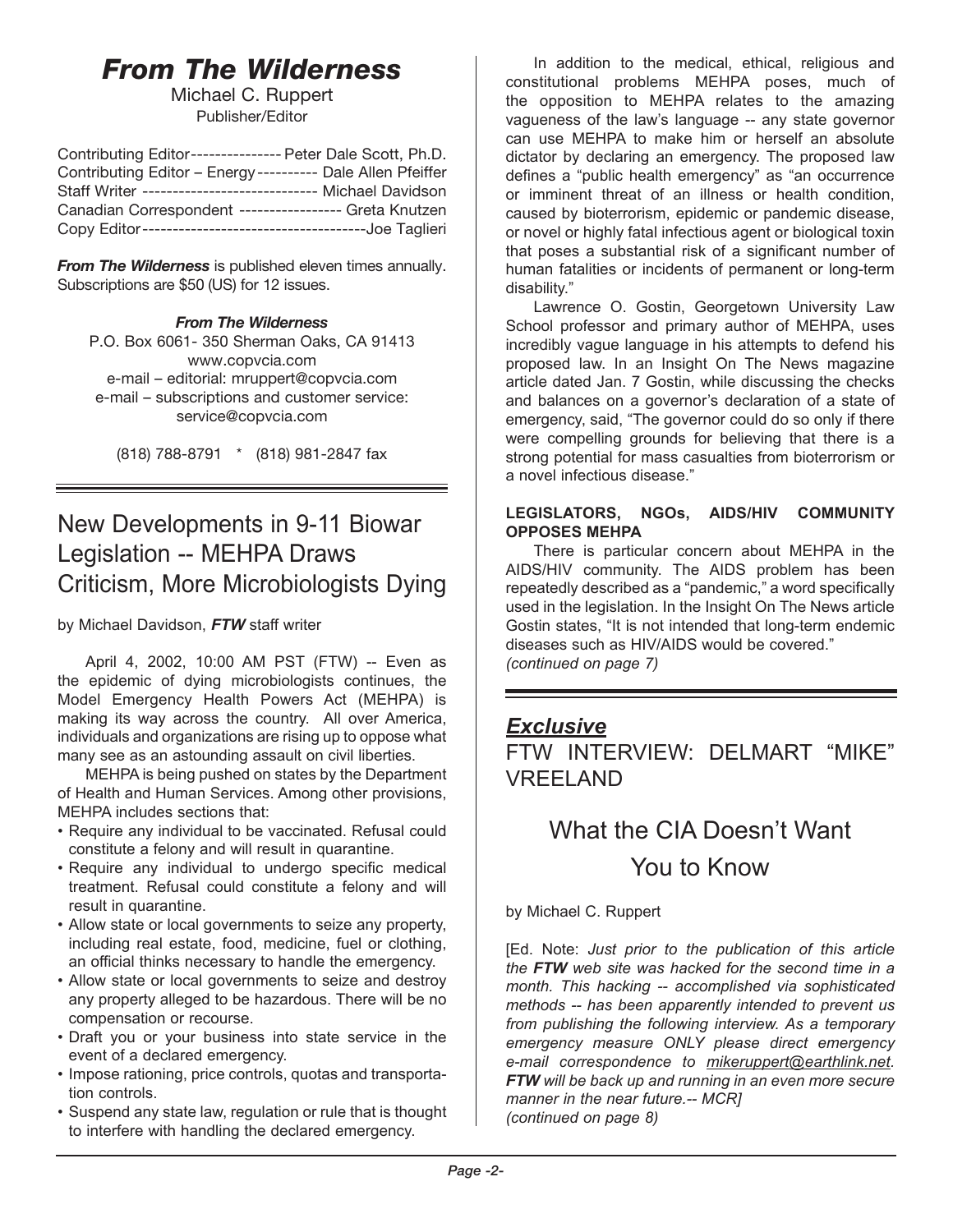# **THE ELEPHANT IN THE LIVING ROOM -- PART I Grand Juries in New York and Washington Expose Major Ashcroft Conflicts of Interest**

Cheney's Task Force Met with Targets of Grand Jury Probes -- Cheney Connected to Investigations -- Served on Kazakh State Oil Board When Reported Bribes Took Place

# by Michael C. Ruppert

March 30, 2002, 10:00 AM PST (FTW) -- Attorney General John Ashcroft's prompt and public recusal from the Enron investigation because of a conflict of interest arising from Enron's donations to his 2000 Senate race has not been matched by a similar recusal in the case of federal grand juries in New York and Washington investigating two additional Ashcroft donors, ExxonMobil and BP Amoco. This, even though ExxonMobil gave more money to Ashcroft's campaign than Enron did.

A source familiar with the grand jury investigations, who spoke on condition of anonymity, told *FTW* that both grand juries are still active. The source also said Ashcroft has quietly moved, in the wake of last December's departure of Southern New York's U.S. Attorney, Mary Jo White, to exert control over the New York grand jury from Washington and to exercise "unusual" influence over the Washington investigations. *FTW* has also received multiple reports that several high-ranking career prosecutors in both New York and Washington have raised serious objections to Ashcroft's actions and his failure to publicly recuse himself in these cases.

Channing Phillips, speaking for the U.S. Attorney's office in Washington, D.C. told *FTW*, "I checked with [Assistant U.S. Attorney] Wendy Wysong and she confirmed that the investigation is still ongoing. There are three aspects to these investigations: one in New York, one in Washington [at the U.S. Attorney's office] and one at main Justice [DoJ headquarters]. If the attorney general had recused himself, we would know about it, and we are not aware of any such development."

Marvin Smilon, a spokesman for the U.S. Attorney's office in New York told *FTW*, "The department has a firm policy where we can't comment on grand jury investigations."

While federal rules of criminal procedure specifically prohibit the disclosure of the investigative activities of grand juries, they do not prohibit government officials from discussing matters of public interest concerning the progress or existence of grand juries, especially in cases where potential conflicts of interest arise. As a number of attorneys contacted for this story indicated, there are times when a Justice Department official would have a need, or even a duty, to inform the public of issues which indicate that the government is protecting the public interest.

Similar moves by Ashcroft, which deviate from established procedures, have occurred since Sept. 11. An Oct. 11 New York Times story by Benjamin Weiser and William Rashbaum was headlined, "Justice Dept. Takeover of Terror Prosecutions Frustrates U.S. Attorney." Its lead sentence stated, "The decision to shift authority over potential criminal prosecutions stemming from the Sept. 11 terror attacks from New York to Washington has upset and frustrated law enforcement officials who have investigated Osama bin Laden for nearly a decade." White's authority, in spite of eight years of successful terror prosecutions, was thus transferred to Washington, in spite of the fact that her office had coordinated a Joint Terrorist Task Force "that had won convictions of more than two dozen terrorists in five major trials." Her office had also secured the cooperation of two former bin Laden aides and already had under indictment 15 of the 22 most wanted terror suspects, as identified by the White House on Oct. 10.

Ashcroft's decision in this case had an impact on the grand jury process. According to the Times, "Officials in Washington have not said where grand juries investigating the attacks will sit, or where the indictments may eventually be brought." White, a Clinton appointee, resigned as U.S. attorney in New York in December and has not responded to a request for an interview for this story.

# **THE ALLEGATIONS**

The two grand juries have been investigating allegations that ExxonMobil, the world's largest corporation, and BP-Amoco paid cash bribes to the president of Kazakhstan, Nursultan Nazarbayev, and his oil minister, Nurlan Balgymbayev, and that Mobil engaged in an illegal oil swap of Kazakh oil through Iran in 1997. Vice President Dick Cheney's energy task force -- now the center of a constitutional battle over the release of its records -- was meeting representatives of both companies *after* the grand juries had been empanelled as a result of information received from a Middle Eastern source in 1997 and inquiries from Swiss banks in 1999. The fact that these known targets of criminal investigations had access to the vice president's energy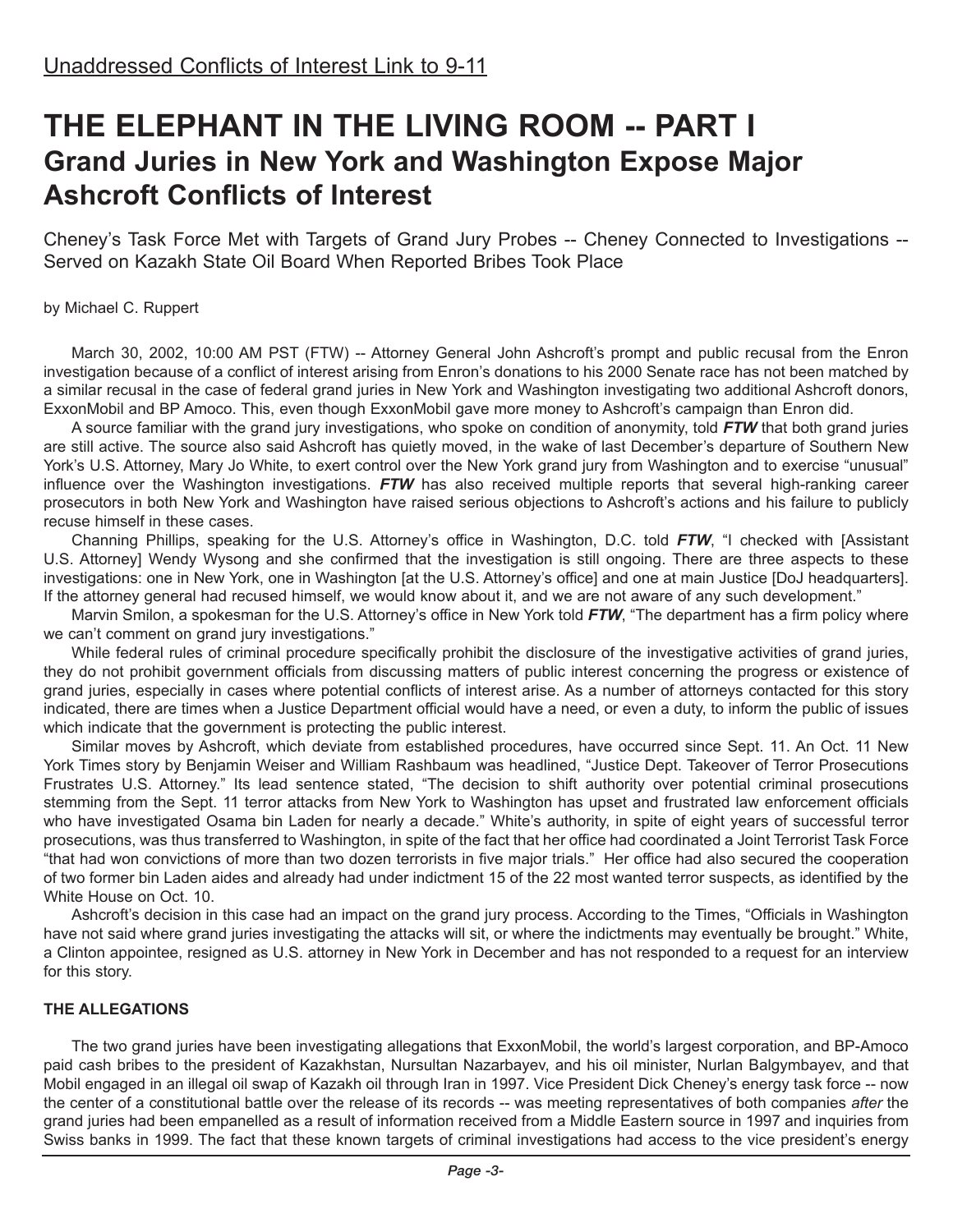task force would be comparable to having allowed Manuel Noriega, while under indictment for drug smuggling, to consult in the war on drugs.

At issue is a 25 percent stake purchased by Mobil in Kazakhstan's Tengiz oil field, following an earlier purchase of 50 percent by Chevron and an apparently desperate attempt a year later to start making money from the fields by engaging in an illegal swap with Iran as a means of getting the Tengiz oil to market. Until Sept. 11, there was only one obstacle preventing the oil companies and their related industries from building the necessary pipelines, immune from Russian influence, which would have turned the Central Asian oil into dollars -- the Taliban.

American companies with unrequited heavy investments in the region's oil fields included ExxonMobil, ChevronTexaco, BP-Amoco, Phillips, Total/Fina/ELF, Unocal, Halliburton and Enron. Enron's investment alone, as reported by the Albion Monitor, exceeded \$3 billion in a power generating station in Dabhol, India that was floundering in red ink because Enron could not access inexpensive natural gas via a proposed trans-Afghani pipeline from Turkmenistan. Enron also had contracts to conduct feasibility studies for the construction of pipelines throughout the region.

ExxonMobil's role in the bribery and illegal oil swap, as well as the ensuing federal investigations, was comprehensively documented in a July New Yorker article entitled "The Price of Oil" by the venerable Seymour Hersh. Allegations being investigated by the New York grand jury involve felony violations (bribery) of the Foreign Corrupt Practices Act. The Washington, D.C. grand jury is investigating evidence that links Mobil to an illegal 1997 swap of Kazakh oil through Iran, which would constitute a felony violation of the 1996 Iran Trade Sanctions Act.

Possible penalties in the event of criminal convictions include "disgorgement" of any assets obtained as a result of the criminal actions. That would mean that two of the largest oil companies in the U.S. could lose billions of dollars in cash already paid into the region over a decade and forfeit their rights to profits from selling oil produced there. This possible outcome was surely not lost on Dick Cheney's energy task force, which concluded its work last May.

An intransigent President Bush announced on March 13 that he would not release records revealing who the task force met with or what was discussed, in spite of a Feb. 27 court order signed by District Court Judge Gladys Kessler directing the Department of Energy to release the records.

However, it is clear that Kazakhstan-related issues were discussed behind Cheney's closed doors. In an analysis of the final report of the vice president's energy task force, released in May, The Washington Times on July 20 wrote, "While saying private investors must lead the way, the Cheney report devotes considerable time to the Kazakh market, urging U.S. government agencies to 'deepen their commercial dialogue' with Kazakhstan."

What is unknown at this moment is whether Ashcroft attended any meetings with the task force, or whether he discussed the status of the grand jury investigations while doing so.

#### **ASHCROFT'S BIGGEST CONFLICT**

ExxonMobil was the single largest oil and gas contributor to Ashcroft's 2000 Senate race, donating \$11,650 -- \$4,140 more than Enron -- as disclosed by documents obtained from the Center for Responsive Politics. Other oil industry donors to Ashcroft's campaign which are heavily invested in Kazakhstan, or which represent firms that are, include Chevron (\$7,500), Enron (\$7,499), The Independent Petroleum Association of America (\$5,000), BP-Amoco (\$4,000) and Halliburton (\$3,500).

Thus, the total reported corporate donations to Ashcroft's campaign, from firms with known vested interests in opening Kazakh oil fields, totals \$39,149. Taken together, these contributions (which exclude soft money donations reported only to the Republican Senatorial Committee) would rank these contributions second only to Enterprise Rent-a-Car as Ashcroft's biggest 2000 contributor.

Within days of being publicly questioned by Rep. Henry Waxman, (D, Calif.), Ashcroft held a public press conference announcing that he would recuse himself from any part of the Enron investigations being conducted by the Justice Department. It now becomes both a fair and a glaringly obvious question as to why he has not done so with respect to the grand juries.

Some six months after the 9-11 attacks, and with a wealth of stories documenting oil interests in the region, the grand juries could expose the motives behind U.S. government July warnings to the Taliban, well documented in a number of European papers, "we will either bury you in a carpet of gold or we will bury you in a carpet of bombs starting in October [2001]."

After repeated requests for comment about whether Ashcroft had recused himself from these investigations, Dana Perino, a spokeswoman for the Department of Justice and Ashcroft told *FTW*, "We cannot comment or discuss anything about whether there even is a grand jury, so we are not going to answer any questions or make any comment." When advised by this writer that federal rules of criminal procedure did not prevent the attorney general from disclosing the status of the grand jury or his potential conflict of interest, Perino stated, "This is what my management told me to say. I'll take your comment back to them one more time and call you back if they say anything else."

As of press time no additional calls had been received.

# **THE TIGER IN THE TASK FORCE**

A March 1 New York Times story by Don Van Natta reported, "ExxonMobil, the second-largest energy donor in the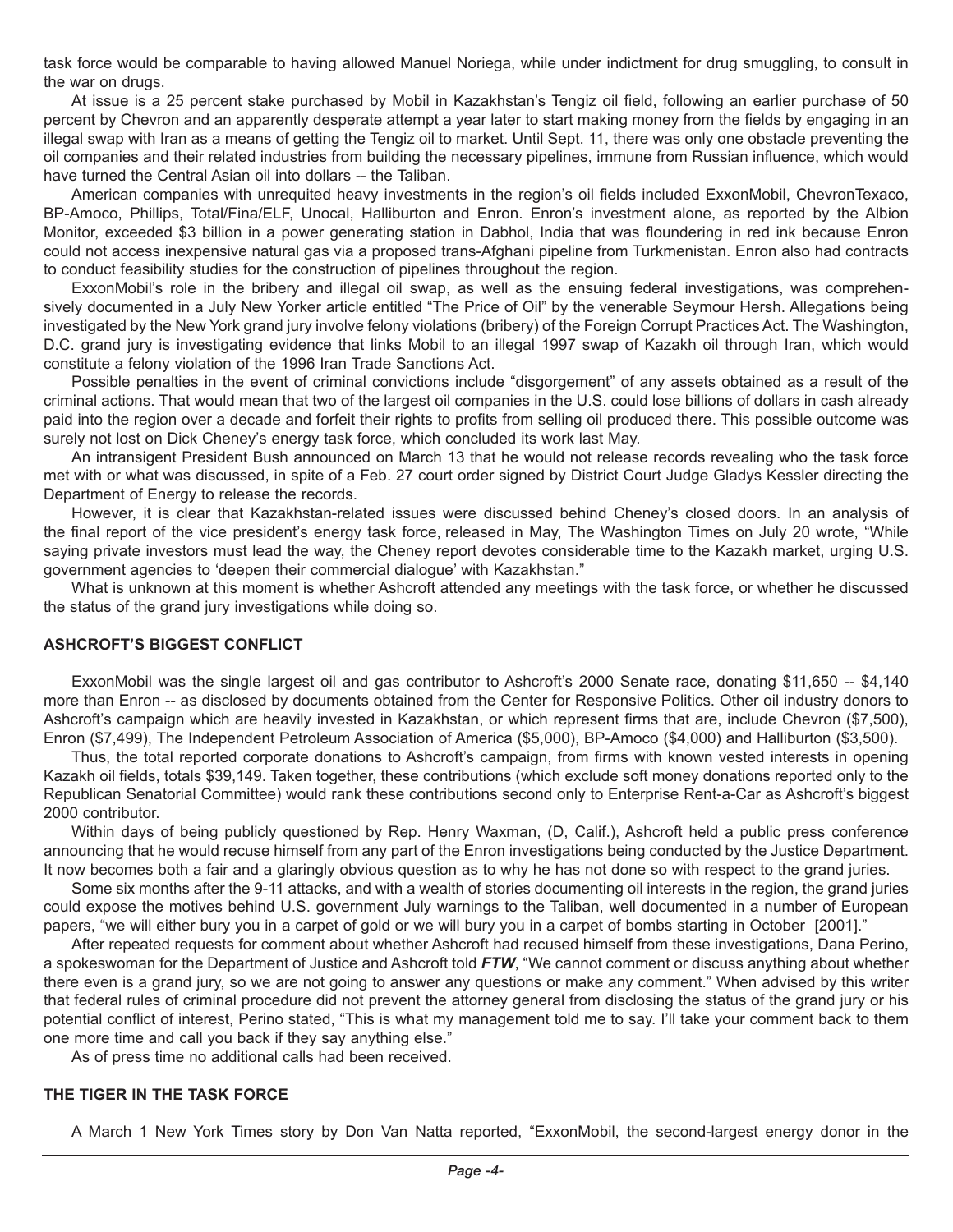Republican Party, confirmed today that its executives met with Cheney. It was among the handful of companies that had declined to comment earlier this week about whether its executives had met with Cheney or members of the task force, although it did say that its interests were represented by the American Petroleum Institute, a trade council.

"In an interview today, company officials confirmed that ExxonMobil chief executive, Lee Raymond, met with Cheney for 30 minutes on Feb. 8, 2001. ExxonMobil officials also met with task force staff members for 45 minutes on Feb. 14 and made a presentation about future energy supply and demand, the company disclosed. The company said that on the same day, executives made a similar presentation to the General Accounting Office and to staff members of both political parties on the House and Senate Energy Committees. "

A Dec. 17, 2000 story by David Johnston of the New York Times stating that none of the companies connected to the alleged bribery (including ExxonMobil, BP-Amoco and Phillips Petroleum) appeared to be focuses of the New York grand jury has been flatly contradicted by Hersh, who reported extensive negotiations and payments by Mobil in 1995-96 after direct negotiations between Mobil and Kazakh President Nazarbayev. In fact, Hersh investigated the suspicious activities of now retired Mobil Vice President Bryan Williams and intelligence-connected American businessman James Giffen, both of whom have been directly tied to the bribery and the Iranian oil swap. Giffen has been reported in a number of stories to be Nazarbayev's "gatekeeper" for anyone wishing to do business in Kazakhstan. Hersh documented direct payments to Giffen's company, the Mercator Corporation, from Mobil.

Additionally, Hersh wrote, "Mobil participants in the Tengiz negotiations worried constantly about the possibility of payments going astray. [Mobil exec] Don Voelte told me that the company was concerned that the purchase payments it was sending the Kazakh government via Swiss banks might be diverted for personal use by the Kazakh leaders."

The Hersh piece makes it clear that Mobil's involvement in the bribery and the Iranian oil swap was much deeper and more involved than this disingenuous statement suggests. "Kazakhstan…[has] become notorious for exploitation, corruption and seemingly bottomless fields of oil whose bounty seldom benefits the average citizen."

"The country has not prospered under [President Nursultan] Nazarbayev ['s] rule. Social conditions have deteriorated steadily; per capita GNP is just \$1,300 dollars a year," Hersh wrote. "A fifth of the country's total money supply is now stashed in Swiss banks…A Mobil employee who took part in [Mobil's negotiations with Kazakhstan] in Nassau said that the Kazakhs made a series of extraordinary demands, seeking among other things, a new Gulfstream jet aircraft for Nazarbayev, funds for tennis courts at his home, and four trucks with Satellite dishes to be used by his daughter's television network."

In a July 5 article posted by the International Eurasian Institute for Economic and Political Research, the Kazakhstan 21st Century Foundation reported, "Nazarbayev is so worried about the investigations, which he considers politically motivated, that he got his puppet parliament to pass a law granting him lifetime immunity from any legal liability stemming from his actions in office, and another law that appears to legalize money laundering."

What is clear, according to Hersh and other sources, is that as much as half of the \$1 billion paid by Mobil never made it into the Kazakh treasury.

#### **BP-AMOCO EXPOSED**

The oil giant formed by the December 1998 merger of British Petroleum and Amoco was made even larger by the April 1999 merger of BP-Amoco with the American oil giant, Arco. It too is at least a target of the investigations into Kazakh dirty dealings. Johnston's New York Times story discussed the Department of Justice's criminal investigations:

"According to a formal request filed under a treaty between the United States and Switzerland, the Justice Department says that on March 19, 1997, Amoco Kazakhstan Petroleum, one of the companies involved in the big offshore project in the Caspian Sea, transferred \$61 million from Banker's Trust in New York in two payments to account 1215320 at Credit Agricole Indosuez, a bank in Geneva. (The Amoco unit is now part of BP)," wrote Johnston. "…Three days later, the document says, Mr. Giffen and Kazakh officials began a series of what the United States government says were illegal transfers from the Kazakh treasury accounts into private accounts benefiting several Kazakh leaders."

Johnston's account went on to describe how money was transferred out of these accounts into accounts that "benefited" Giffen and were allegedly used to disburse money into private accounts held or controlled by either Nazarbayev or Balgymbayev, his oil minister. By the time Hersh wrote his story, almost seven months later, the known total amount of payments from ExxonMobil and other companies exceeded \$1 billion, and documentation was beginning to show that much of it had been diverted into the private pockets of Kazakh public officials.

In a March 1 story, New York Times writers Don Van Natta, Jr. and Neela Banerjee reported on 18 corporations that were heavy Republican donors, which got in to Cheney's task force. "The companies include the Enron Corporation, the Southern Company, the Exelon Corporation, BP, the TXU Corporation, FirstEnergy, and Andarko Petroleum."

#### **OIL: A NATIONAL SECURITY INTEREST**

The impending economic crash for the U.S. oil industry, and all of its downstream economic vassals, reached a crisis between 1996 and 2001 as the intransigence of the Taliban threatened to create an implosion within an industry that owned oil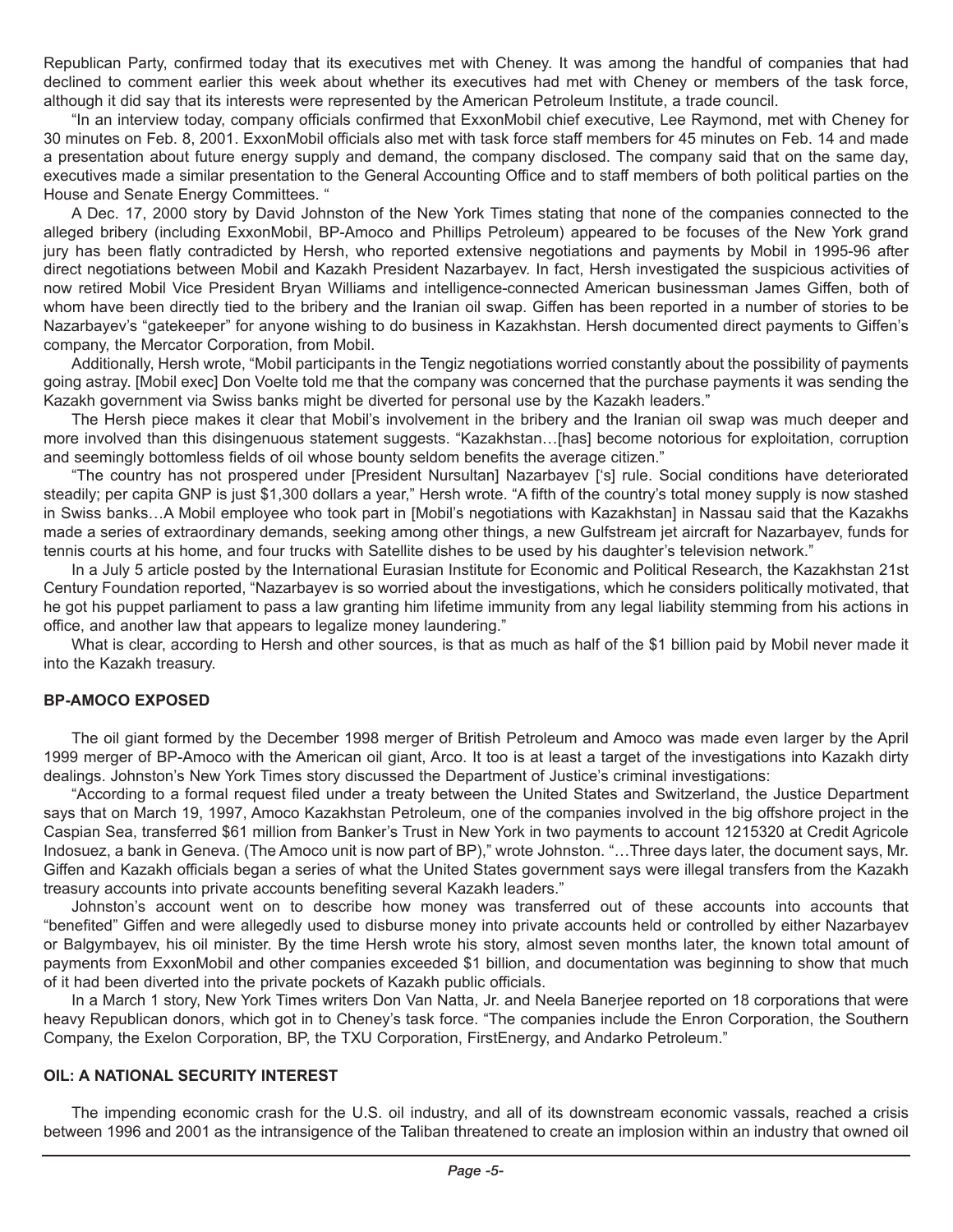but could not get it to market. The crisis was so severe that the National Security Council (NSC) got involved. Oil had become a national security matter of the highest priority.

Both the Washington Post and the New York Daily News (as reported by the Albion Monitor on Feb. 28) obtained a series of emails showing that the NSC led a "'Dabhol Working Group' composed of officials from various cabinet departments during the summer of 2001…The Working Group prepared 'talking points' for both Cheney and Bush…"

Hersh, in "The Price of Oil," also documented a series of 1996 NSC meetings and discussions about Mobil's pending illegal oil swap. Although his reporting indicates that Giffen and Mobil VP Bryan Williams, who met with NSC staff, were warned that such a swap was illegal, and that the NSC sent warnings to other Mobil executives, the swap went ahead anyway. This, after Hersh quoted a government official as saying that Giffen had said that Mobil was smart and that it would do it through a European trader.

 *"We must come to recognition, personally and culturally, that corruption is not just a violation of the law, not just an economic disadvantage, and not merely a political problem, but that it is morally wrong.… It is now widely recognized that the consequences of corruption can be devastating: devastating to economies, devastating to the poor, devastating to the legitimacy and stability of government and devastating to the moral fabric of society."* -- John Ashcroft, The Hague, May 2001

*Thanks to the Kazakhstan 21st Century Foundation for publishing the above quote. Joe Taglieri, FTW Staff, contributed to this story.*

*COMING IN PART II – During the years when these alleged crimes took place, Vice President Dick Cheney, then the CEO of oil services giant Halliburton, was a sitting member of the Kazakh government's oil advisory board. What did Cheney know? When did he know it?*

# Column: Oil Prices and Recession

by Dale Allen Pfeiffer, *FTW* Contributing Editor for Energy

Isn't it nice to know the recession is over? Al Greenspan, George W. and big business are all patting themselves on the back and talking about how resilient our economy is. Some of them are even venturing to wonder if this little economic bump was really a recession at all. Sure, the recovery is somewhat anemic, but the worst is behind us, they say. Corporate Average Fuel Economy limits? Who needs them? Increase the percentage of electricity generated from renewable sources? Why bother? Don't worry about anything, folks. Just go out there and spend, spend, spend for your country.

Do people really buy this snake oil? I'm not one for polls, but in a recent Netscape poll, 62 percent of over 300,000 respondents said they did not believe the recession was over. Average folks are still feeling it in the pocketbook, in lack of job security, and in their stock portfolio. And once the 2001 tax returns come in, and people realize where last year's tax rebate came from, the dissatisfaction is bound to increase. And, if anyone hasn't noticed at the gas pumps, the price of oil is already on the increase.

So what has been going on over the last couple years, what is the deal with this "weak recovery," and what do we have to look forward to?

# **OIL PEAKED IN 2000**

--------

I won't claim oil was solely responsible for the recession. Among other major factors were the overvalued tech market, consumer debt, and the manipulation of currency values. However, it was the surge in oil prices from 2000 to early-2001 that originally plunged the world into recession.

Conventional oil production does appear to have peaked in the year 2000. As production could no longer keep up with demand, the price of oil began to climb. And soaring oil prices sparked inflation, sending a very susceptible economy into recession. Here in the U.S., this was reflected by higher prices at the pumps, but we have only to look at Europe to see how seriously this event affected others. "French fishermen blockaded the Channel Ports because their fuel costs had doubled, even though their fuel was already tax-free," wrote oil industry expert Colin J. Campbell. "The dispute spread rapidly to England and other countries. Schools were closed. Hospitals had red alerts because staff and patients could not reach them. Supermarkets started rationing bread. Trade and industry was seriously interrupted: the cost was huge." The recession was not just a phenomenon of the U.S. economy. It was felt around the whole world. *(continued on page 12)*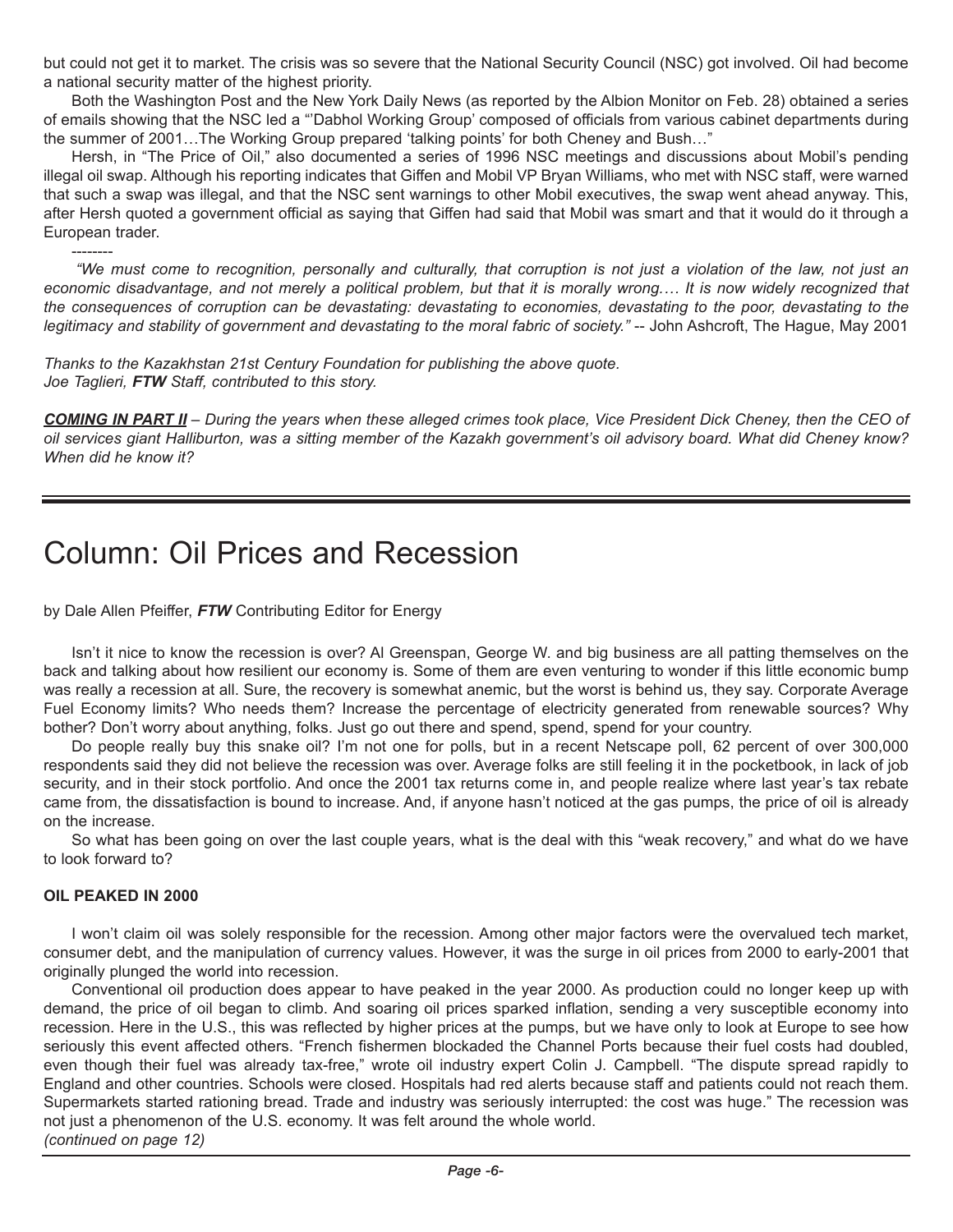#### *(continued from page 2, New Developments in 9-11 Biowar)*

MEHPA's progress is being closely monitored by the American Legislative Exchange Council (ALEC), a non-partisan association of state legislators. As of March 29, ALEC points to 24 states where versions of MEHPA have been introduced. So far, only South Dakota has passed a watered-down MEHPA-type law. A Minnesota bill close to passage is closer to the draft legislation. This bill has many of the original model law's provisions. Only one state, Mississippi, has actually defeated a MEHPA-type law.

According to Sandy Liddy Bourne, one of ALEC's MEHPA coordinators, "The further we get from 9-11, the less enthusiasm there seems to be for this type of legislation. State legislators are realizing they have other pressing issues to attend to." Organizations and citizen groups throughout the country, including the Libertarian Party and the Association of American Physicians and Surgeons, are pressing forward with concerted efforts to stop MEHPA-type legislation.

### **U.S. SPIN FANS FLAMES OF BIOTERRORISM**

That enthusiasm to which Bourne referred can be rekindled at any moment, and it is quite apparent that some interests -- especially the U.S. government -- are extremely interested in keeping bioterrorism fears inflamed. News stories attempting to link Al Qaeda and the Taliban to bioterrorism pop up on a regular basis.

For example, a New York Times article published March 23 was headlined, "U.S. Says It Found Qaeda Lab Being Built to Produce Anthrax," and restated that claim by "officials" in the first sentence. However, in the 13th paragraph the Times reports, "American officials did not describe the evidence in detail but said that it included medical equipment and supplies that would be useful for legitimate research but could also be used to produce biological agents."

An Associated Press story on March 22 began, "U.S. forces have recently found what appears to be another rudimentary al-Qaida biological weapons research site." The very next sentence was, "Officials found no evidence the terrorist organization could make weapons out of diseases or poisons, the official said. Instead, searchers found medical supplies and commonly available chemistry equipment."

Attorney General John Ashcroft is part of this "terrifyism" game. In a March 6 interview with USA Today, Ashcroft was quoted as saying authorities are "not on the verge" of any significant breakthrough in searching for the source of last fall's anthrax mailings that killed five. Ashcroft should be aware that prior to this interview, the FBI publicly acknowledged that the anthrax came from the U.S. military. A Feb. 25 story in The Washington Times began, "The FBI's search for the person who mailed anthrax-laced letters that killed five persons has focused on a former U.S. scientist who worked at a government laboratory where he learned to make a weapons-grade strain of the deadly bacteria."

 Barbara Hatch Rosenberg is Chair of the Bioweapons Verification Working Group at the Federation of American Scientists (FAS). She is an acknowledged authority in the field, was a senior advisor to President Clinton, and has extensive connections in the biowarfare, law enforcement and intelligence communities. Rosenberg posted an article on the FAS website Feb. 5 beginning, "For more than three months now the FBI has known that the perpetrator of the anthrax attacks is an American."

Both the White House and the FBI have ridiculed Rosenberg's statements.

Even apparently "good" news can serve the needs of some to keep the public on the edge of its bioterrorism seat. America was strongly reminded of the biowarfare threat when, on March 28, the Washington Post reported that a pharmaceutical company had "discovered" between 70- and 90 million frozen, long-forgotten smallpox vaccine doses. How the company, Aventis Pasteur (now owned by Bayer, AG), could have forgotten 70- to 90 million units of its stock-in-trade was a temporary mystery. Until the next day, when an AP story by Lauran Neergaard reported that the federal government knew about the stockpile for years, and that Aventis had formally offered the vaccine to the government at no charge after Sept. 11.

In February, *FTW* reported that British vaccine maker, Acambis, had received a \$428 million federal contract last November to produce 155 million doses of smallpox vaccine. This was in addition to the contract Acambis already had to produce 54 million doses. The government has 15.4 million doses of smallpox vaccine warehoused, and planned to dilute them five to one. This would bring the total U.S. stockpile to 286 million doses. Is Aventis getting a free \$150 million tax write off at taxpayer expense?

# **MICROBIOLOGISTS CONTINUE TO DIE**

Also in February, *FTW* reported on the extremely suspicious deaths of as many as 14 world-class microbiologists. Since that report, three more microbiologists have died.

At about 8:45 p.m. on Feb. 27, Tanya Holzmayer answered the door of her Mountain View, Calif. home to find a Domino's Pizza deliveryman. While explaining that she had not ordered a pizza, a man jumped out of the shadows firing several point-black shots at Holzmayer, killing her instantly. The shooter ran down the street, jumped into a Ford Explorer, and sped away. Holzmayer's work was centered on using genomics to develop drugs for HIV/AIDS and cancer.

At about 10 o'clock that night, the body of Guyang "Matthew" Huang was found on a jogging path in a Foster City, Calif. park. He had been shot once in the head, and a .380 semi-automatic pistol was near his body. Quoted about Huang in the San Francisco Chronicle on Feb. 28, Mountain View police Capt. Craig Courtin said, "[Huang] did make a phone call to his wife and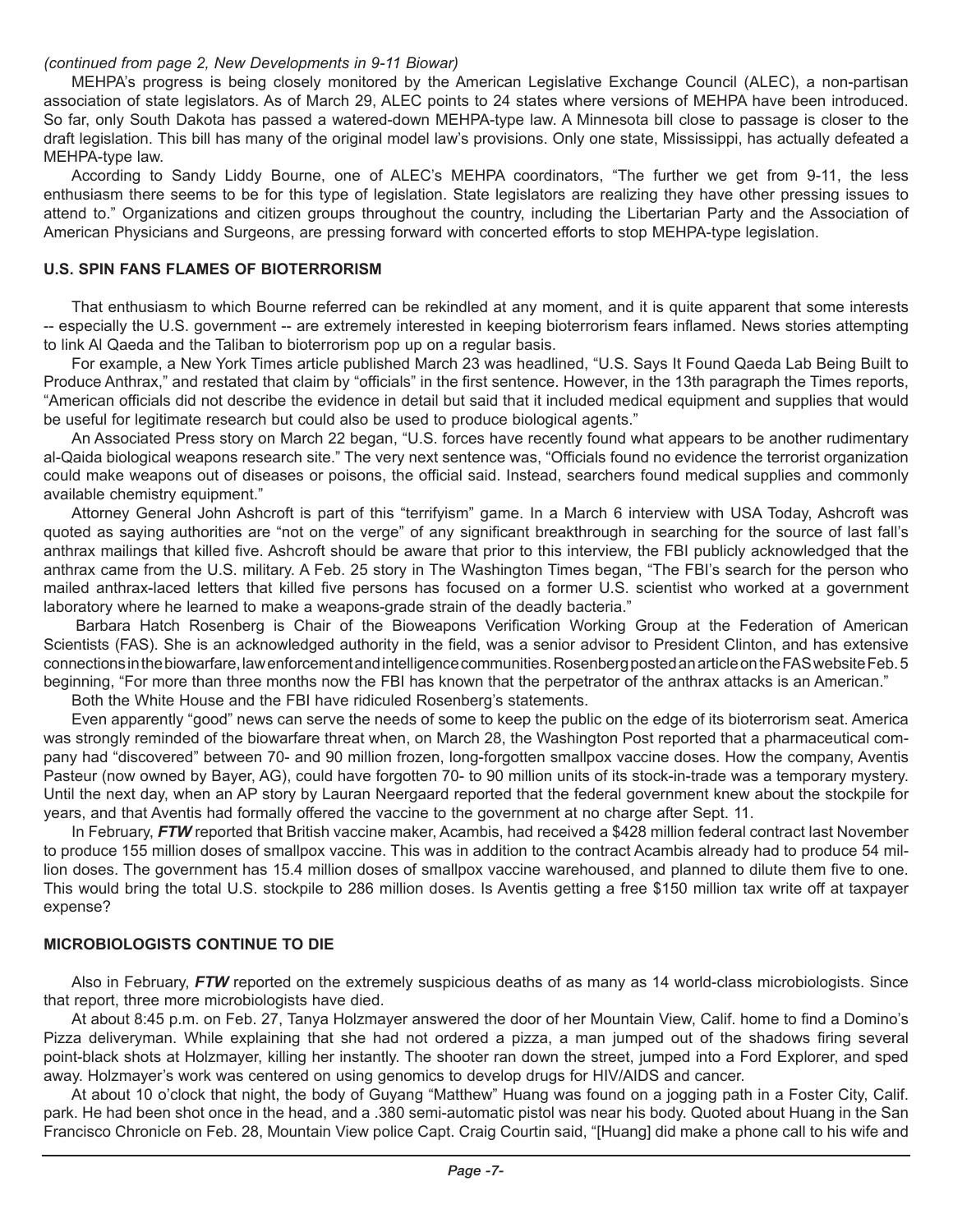told her he was on the bay, told her he had shot his boss [Holzmayer,] and...he threatened suicide."

While the pistol found beside Huang was immediately found to have been registered to him, a month after the incident Mountain View police have not confirmed any ballistic evidence that links Huang's gun to Holzmayer's murder.

Both Holzmayer and Huang, like the other dead microbiologists *FTW* reported on in February, were experts at DNA sequencing. Holzmayer had been Huang's superior at PPD, a Menlo Park, Calif. biotech firm. Holzmayer fired Huang in June, eight months before the shootings. Holzmayer herself left PPD in recent months, possibly to start her own biotech firm. PPD will not comment, other than to say Holzmayer and Huang both worked there.

Quoted in the Sacramento Bee on March 2, Maurille Fournier, Huang's doctoral advisor, said Huang was fired because PPD believed he was doing work for another firm on the side, but that Huang insisted PPD knew about this other work. It is clear from several sources that Holzmayer did not initiate Huang's firing, and did not want to fire him, but was ordered to do so by senior management.

Huang should not have been worried about finding employment. His resume included the fact that he was a senior research fellow at the University of Washington's Department of Molecular Biology and a professor at the University of Massachusetts, Amherst. He was also a founder of the Southern China National Human Genome Research Center.

In another bizarre incident, British microbiologist David Wynn-Williams was killed while jogging near his home in Cambridge, England. Wynn-Williams was an acknowledged expert on the microbiology of the Antarctic ecosystem, and how it could serve as a model for life on other planets. And like the others, Wynn-Williams was involved in DNA sequencing.

According to a March 27 report in England's The Telegraph, Wynn-Williams was caught between two cars that apparently collided. Neither driver was hurt, yet the impact was sufficient enough to kill Wynn-Williams.

*[Ed. Note: In our previous story on MEHPA, FTW relied in part upon data provided by ALEC, some of which the group has since corrected. The current story reflects ALEC's corrected tracking information of MEHPA status in various states.--MCR]*

#### *(continued from page 2, FTW Interview)*

April 4, 2002, 2:00 PM PST (FTW) -- If all of its dark alleys were explored, the case of Delmart Edward Joseph "Mike" Vreeland is one which is worthy of a book that would rival "War and Peace." It is a case that has sparked zealous attacks on *FTW* and me personally, and one which has seriously disturbed many officials in Washington. These attacks are an indication of the threat Vreeland poses to the credibility of the U.S. government. Only one question of any relevance exists. How was this man able to write details that described the events of Sept. 11 while locked in a jail cell, more than a month before the attacks occurred?

It matters little to a housewife in Kansas if Mike Vreeland has a very confusing criminal arrest record -- some of it very contradictory and apparently fabricated -- for a variety of petty criminal offenses including fraud. But it may be a matter of the gravest importance for the same housewife if this man knew accurate information about the attacks, tried to warn both the U.S. and Canadian governments about them, and was ignored. If a crazy man runs up to you on the street and says that a house is on fire with children trapped inside, and you smell smoke, who is the crazy one if you decide not to investigate?

The U.S. Navy says that Vreeland, arrested in Canada on Dec. 4, 2000 and currently fighting a U.S. extradition warrant, was discharged for unsatisfactory performance after only four months of service in 1986. But a growing pile of evidence, much of it filed in court records and undisputed by Canadian or U.S. authorities, establishes clearly that Vreeland was exactly what he says he was -- a spy.

In three previous stories, *FTW* has described how his military records, acknowledged to be in excess of 1,200 pages, have been tampered with. We have described how, in open court on a speakerphone, his lawyers obtained direct confirmation from the Pentagon that he was a Navy officer. We have also reported that, as of March 14, all Canadian charges against Vreeland were dismissed. He was released on bail and also granted temporary refugee status by the Canadian government until his battle to beat the U.S. extradition request is settled.

Something that Canadian authorities have never disputed is that Vreeland wrote his ominous and hastily scribbled warning a full month before the attacks, and that the warning was sealed away by his keepers, beyond his reach, until Sept. 14, three days after the attacks.

If he loses his extradition fight, both Vreeland and his attorneys believe that his assassination will occur within days of his return to U.S. soil.

Mike Vreeland is not a saint. Covert operatives are not made from such material, and governments do not recruit or screen candidates for saintly qualities. By his own admission in Canadian court documents and in several conversations with *FTW*, Vreeland says he has done bad things. He has been on probation for petty offenses, and he has behaved the way covert operatives behave in the real world -- not in Hollywood.

I have been studying, interacting with, and talking to covert operatives for more than 25 years. It is for that reason that I avoid some of the questions being raised by dilettantes and neophyte journalists who take all of the threads of Vreeland's stories and run with them into a wilderness from which no professional journalist could credibly emerge. Yes, I have listened to him talk about so-called "red mercury," baseball-sized atom bombs, and Star Wars weapons systems. Yes, I have heard him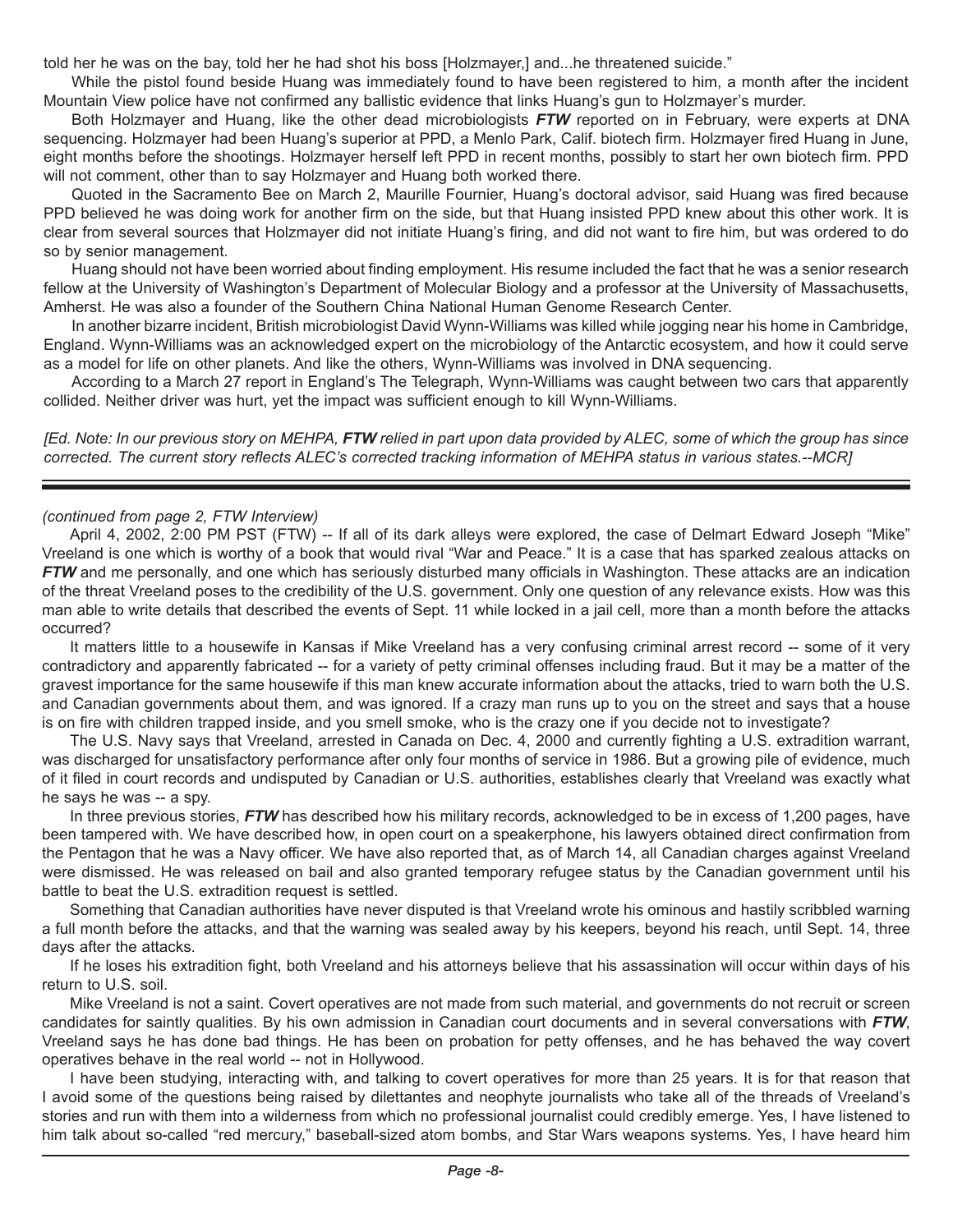talk about a great many things, and I believe that what he told me was truthful according to his knowledge of events and the documents he brought back from Moscow in December 2000.

Even by his own statements, Vreeland, now 35, was a relatively low ranking officer and an intelligence field operative. Never in the history of covert operations has any government entrusted field operatives with total strategic knowledge because the knowledge held by those who make the plans is compartmentalized and locked away. Perhaps 80 percent of all intelligence work is disinformation, and governments know that their field operatives risk capture, interrogation and torture. Quite often field operatives are themselves fed disinformation so that if they talk, they will still spread lies that serve a larger strategic purpose. Quite often they carry documents that are deliberately inaccurate and their capture is engineered to give those documents credibility.

To the U.S. government, Vreeland is totally expendable. And those who run with every piece of information he has disclosed will themselves be proven fools in a fool's game.

But one question remains. And it is a question that now stands vindicated by time and events. He knew something chillingly accurate about the 9-11 attacks before they happened. And if he knew something, based upon documents given to him by Russian officials indicating U.S. knowledge, and if the U.S. government went to great lengths to discredit him, rather than bring him in from the cold -- then there is real meat on the plate for journalists, the American government, and all of mankind.

I have asked him 35 questions, and now you can read Mike Vreeland's answers as he speaks for himself. The first 32 questions were jointly submitted to both Vreeland and his attorney, Paul Slansky, for review. The remaining three questions were asked after the most recent hacking of *FTW's* website, which we believe was perpetrated by the CIA. This made the publication of this story an emergency and also made a statement about the survival of a free press in America:

1. What part of the U.S. government did you work for? Was it the CIA?

 *I worked for U.S. Naval intelligence. What the CIA directs us to do is their business, so we have no way of knowing whether we're working for them or not.*

2. Was your assignment primarily connected to terrorism/oil?  *Yes, on both issues, in part.*

3. Why were you in Moscow and Russia in the latter part of 2000?

*I was sent there by the U.S. government and the ONI [Office of Naval Intelligence]. I got my orders between Sept. 4 and Sept. 7, 2000.*

*Marc Bastien departed for Russia on Sept. 7, 2000. I had orders to meet him. Bastien was going to work at the Canadian embassy regarding diagrams and blueprints of a weapons defense system. The U.S. government had a direct influence on his mission. The name of the defense system is SSST [Stealth Satellite System Terminator]. There are five different individual and unique defensive and strike capabilities of the system. The only portion that I have publicly spoken on is one frame regarding actual current orbiting satellites, which are not at this time owned by the US government. On advice of counsel I cannot discuss the other components.*

*This one component is a satellite system. Within the confines of the system there are multiple, deployable space/orbital EMP* [Electromagnetic Pulse] *missiles that are not aimed at the ground. They are targeted at everyone else's satellites. These would kill worldwide communications. The satellites of some countries that are shielded with titanium are protected from these weapons. The protected countries are Russia and China, but U.S. satellites are vulnerable and Putin has told Bush that the U.S. missile defense system doesn't work, and that Bush knows it.*

*The reason why I went to Russia was because I needed to meet with Bastien and another individual from the Russian Ministry of Defense named Oleg. The purpose was to get the Canadian diplomat who had made contact with Oleg to get the book of designs out of the ministry's R&D. That was done. We copied the entire book. Then we took certain documents, and we changed serious portions of the defense design so the program wouldn't work. They know this now.*

*Additionally I was to pick up docs from other agents and bring them back.*

#### 4. You told Canadian authorities that Bastien was murdered when?

I never told them he was murdered. I wrote a letter to Bastien around June of 2001 from jail. I sent it to CSIS [Canadian *Security and Intelligence Service] in Ottawa, to the director for his eyes only. I had restructured the diagram to put it back in its original state. But I never told anyone exactly how to turn it on and how to build it. CSIS already knew that Bastien was dead. He died six says after I was arrested on Dec. 6. I was discharged on Dec. 9. He was killed on Dec. 12.*

*CSIS sent RCMP [Royal Canadian Mounted Police] (Sgt. Mabe, Corporal Kispol) to visit me in jail on Aug. 8, 2001,…* and they advised me that he was dead. They didn't say he was murdered. They told me he was dead. I told them that if *Bastien was dead, it was murder, and that they should get a toxicology report. And I would tell you how it was done, and who did it.* 

5. When did they finally admit that Bastien was murdered?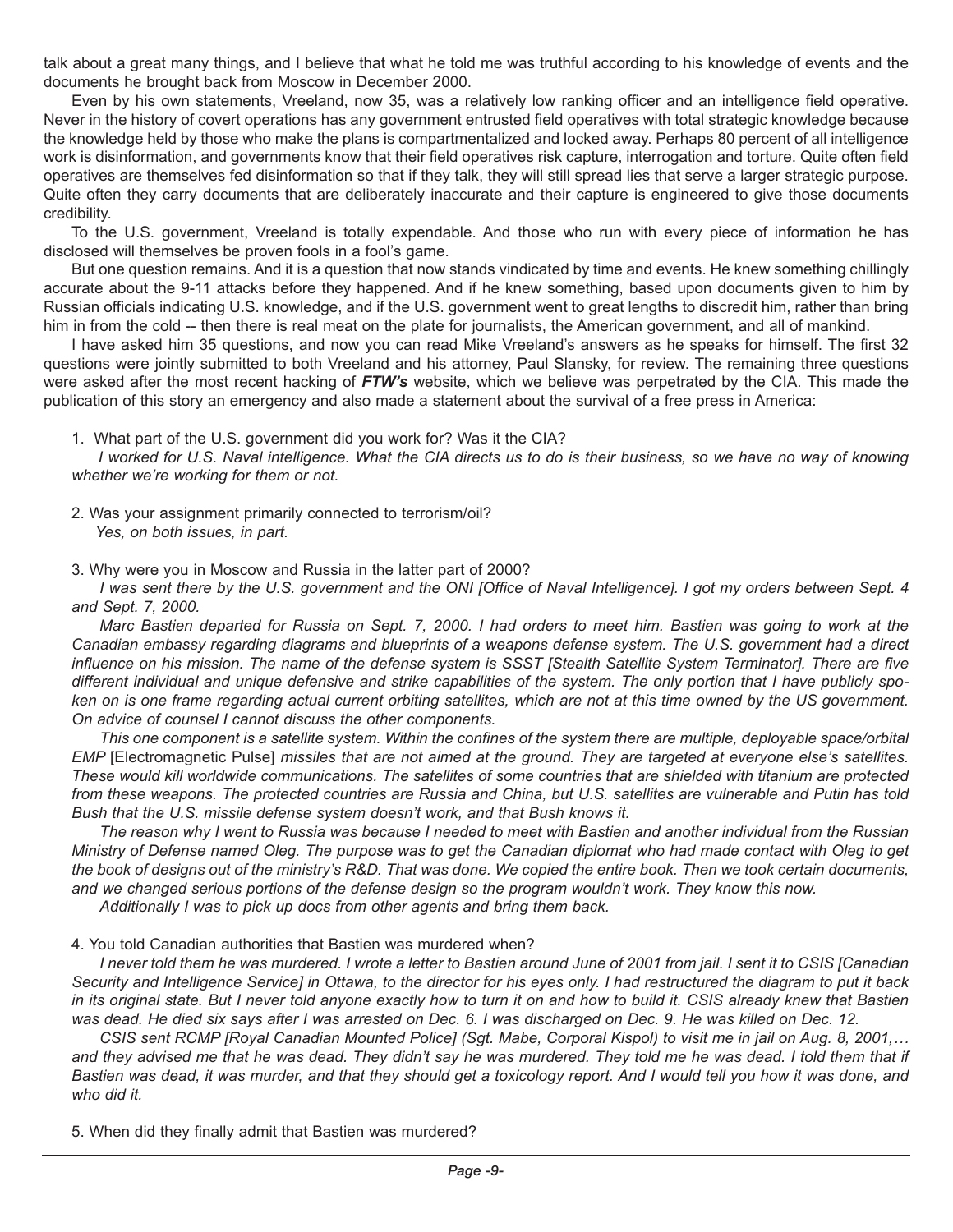- 6. When did you first learn details of the attacks that were to happen on Sept. 11? *In the first week of December 2000.*
- 7. How did you learn of the details?

*One document was written in English by a U.S. agent, who had picked up a copy of a document that had been sent to V. Putin by K. Hussein, Saddam Hussein's son. This is what the translation of the doc indicates. The Iraqis knew in June 2000 that I was coming. I didn't get my orders until August. The letter said that Bastien and Vreeland would be dealt with "in a manner suitable to us." The letter specifically stated on page two, "Our American official guarantees this."*

8. Who put the information on the attacks into the pouch, and what would have been their motive for doing so?

*I am not allowed to answer that. It would jeopardize the lives of active agents, and it would violate the National Security Act of 1947.*

9. After having learned of the details of the impending attacks on the WTC and the Pentagon, how long did you wait before trying to notify Canadian and U.S. authorities of the information?

*On Dec. 6, 2000 I told Canadian authorities to their face that I needed to contact the Canadian military immediately. I wrote it down. She* [the Canadian official] *was playing games, so I wrote down that I was a Russian spy and a weapons systems expert, and that I wanted to talk to them TODAY. I said I was a Russian because figured it would get their attention. The name they had on me was Mikhail Cristianov (Michael Christian), because I had ID that used this name*.

10. What was their reaction?

*The Canadians turned blue, walked away, and I never saw them again.*

11. How did it make you feel?

*I was pissed off. It's on video [referring to a standard jail surveillance/security video].*

12. Did the U.S. and Canadian response lead you to reach any conclusions? If so, what were they?

*I thought I was dealing with idiots who had no clue about what was about to happen. It's been put to me that there were certain officials who wanted the attacks to happen. No one ever had any intention of building the system I was after because it would have made the defense budget obsolete. One thing that happened after 9-11 was that the Pentagon budgets soared.*

13. Your written warning contains the statement, "Let one happen, stop the rest." Who was going to let one happen? Who was going to stop the rest?

*I can't comment on the advice of counsel.*

 14. Does that statement imply that the U.S. or some other intelligence agency had achieved complete penetration of the terrorist cells?

*That goes without question. Sometimes certain governments design, create networks like Al Qaeda, which was really the government in Afghanistan. Those entities create specific problems at the creating government's direction*.

- 15. Do you know who had achieved this penetration? *I cannot comment on that.*
- 16. Is it possible that the terrorist cells were being "run" without knowing by whom? *Absolutely.*

17. The most common excuse people use to discredit you is that you have prior arrests on fraud charges, and there are several press stories linking you to alleged criminal activity. How do you explain this?

*The American Express charges are b.s., and Amex has stated on tape that the specific charges in question were approved. They admit that there was no fraud on this card. That card had been issued to Lt. Delmart Michael Vreeland. The Amex people admitted that the card was a U.S. Navy card.*

*People have accused me of identity theft. If anybody checked with the police departments in the U.S., they would find that there is not one police report form any individual in the U.S. who has alleged that I have stolen any identities. There is not a single identified victim anywhere. Three judges in Canada have denied my requests to have discovery and disclosure on these alleged charges.*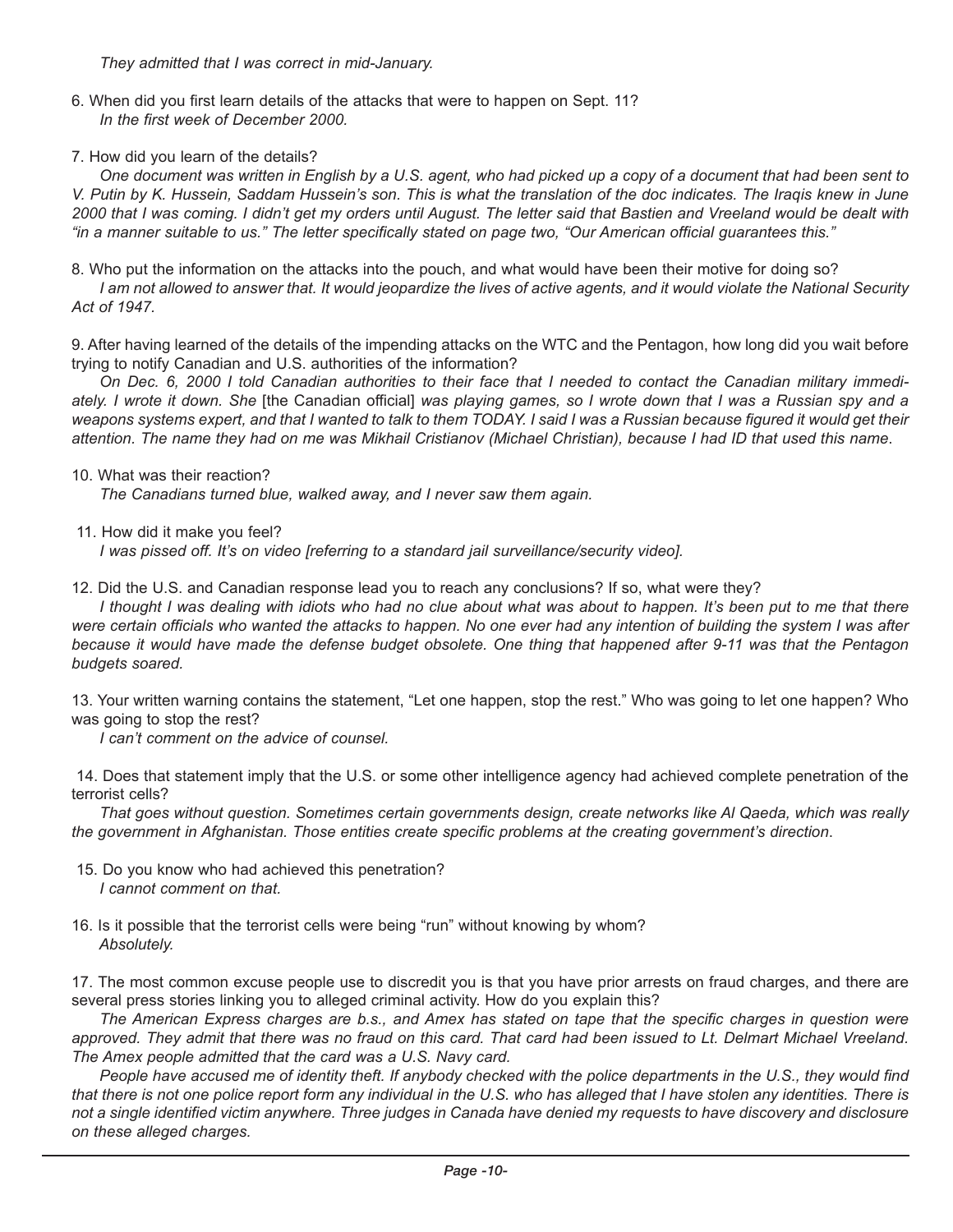*The press stories that have circulated about my past are lies. Portions of the stories alleging fraud and ID theft are lies. I have threatened to sue these papers, and the stories have been pulled.*

*I'm working with ONI. Certain government officials -- politicians, brass, and high ranking military -- have 11th Amendment privileges and can't be sued. Another government agency has to go investigate activities connected to weapons smuggling, organized crime and drug trafficking. They use their power to break laws, and we're not allowed to investigate them. Thus certain parts of the U.S. government designed an entity called UID (Unofficial Intelligence Investigation Division). It was designed by Adm. Jeremy Michael Boorda, who allegedly committed suicide. Boorda put this together prior to becoming CNO* [Chief of Naval Operations]*. He was not a bad guy.*

*Intelligence officers are sometimes put into positions where they are given assignments to infiltrate specific organizations that are powerful enough to check out a newcomer's background. Page 335 of the Charter Application in Canadian Court shows a copy of orders from Southern Command. These orders are dated April 18, 2000, concerning an anti-drug operation we were mounting. At approximately the same time the media released widespread stories that I was a wanted criminal. This was a means of providing cover and credibility for me with the people I was infiltrating.*

18. How many times have you been arrested on criminal charges?

*Maybe three. Some of this I did, like a DUI charge in New York. I had been at the UN, and I had definitely been drinking.* 

19. How many times have you been convicted?

*I have never been legally convicted of any criminal, felony activity anywhere. The drunk driving charge is still pending, and I have admitted in open court that I did it.*

- 20. The Michigan warrant for credit card fraud is based upon the use of your own credit card. How do you explain this? *It is a setup.*
- 21. Were your credit cards authorized or facilitated by the U.S. Navy or any part of the U.S. government? *Yes.*

22. Could the U.S. government or any of its intelligence agencies have "inserted" the charges through state and local agencies?

*Yes.*

23. You were in custody in New York on the date the alleged Michigan offense took place. What was the charge, and what was the disposition of that case?

*That was the DUI charge.*

- 24. Was working with organized crime families a part of your duties with the Navy? *Yes.*
- 25. Were any of the organized crime families in Michigan? *Yes.*
- 26. For what reason were you working with organized crime? *I* was under orders to do so 90 percent of the time. Organized crime supplies the weapons and drugs that go to the *people we investigate.*
- 27. Are you afraid that you will be killed if you are extradited to the U.S.? Why? *Yes. Because I have spoken out.*

28. Can you explain why the Canadian courts will not allow your attorneys to introduce evidence that verifies your position with the U.S. Navy?

*Yes. The Canadians are totally subservient to U.S. intelligence interests. They're afraid of Uncle Sam. It would also prove that CSIS covered up Marc Bastien's death, and that there was a cover-up involving a member of a major drug organization that had planned assassinations against prominent Canadians. In fact, one individual was found dead in a vat of acid. He was a hit man.*

29. What do you want?

*I* want my uniform back, my back pay at \$4,210.90 a month and my honor. I want President Bush to give me a full and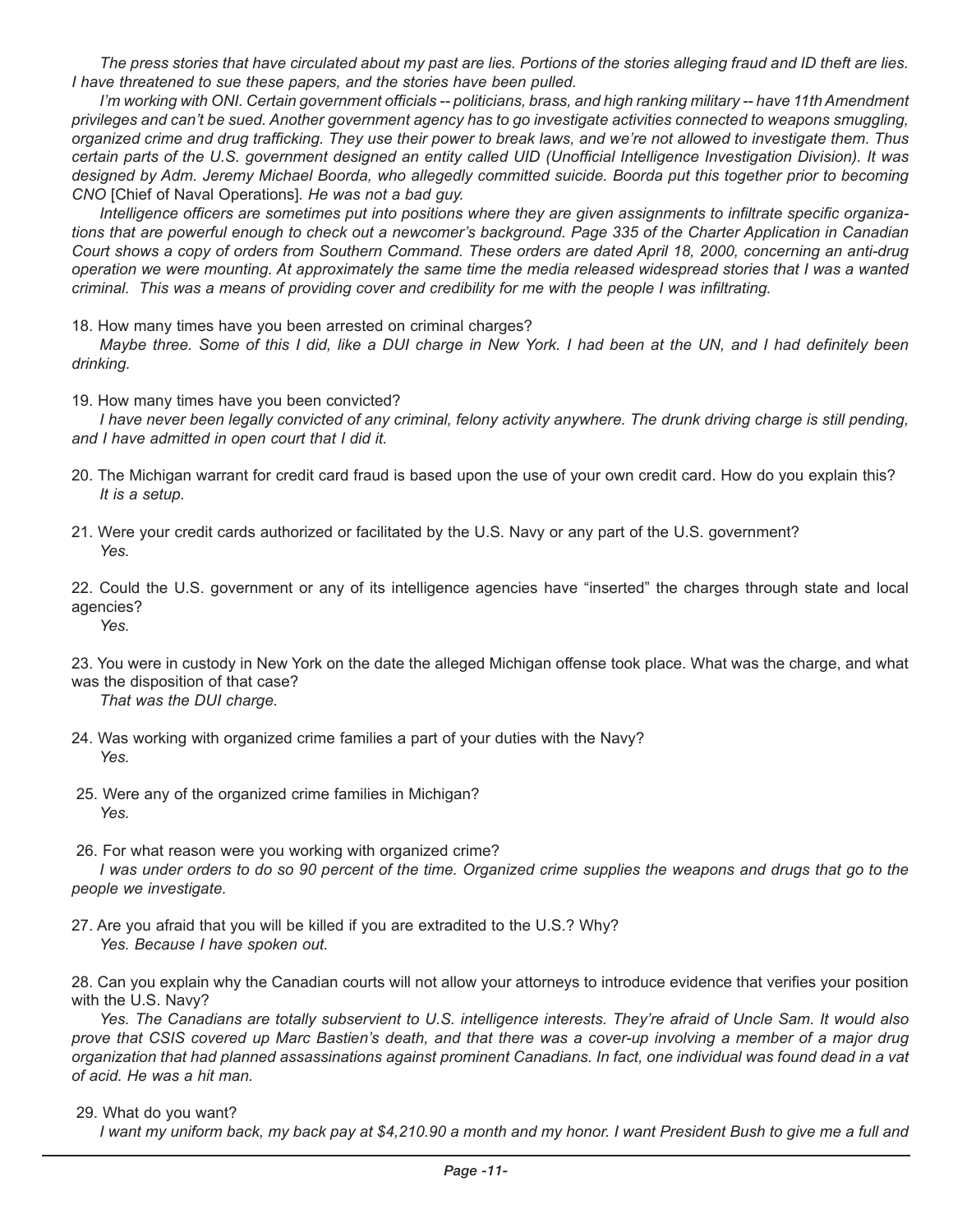*complete pardon and the amnesty of the U.S. government. I am owed that. I want Bush personally to know everything that I know, and what kind of threats there are against the U.S.* 

*It's never going to happen, so I am now seeking permanent refugee status in Canada and the protection of the United Nations.*

30. What do you think will happen next in your case?

*I don't know. My attorney is in court seeking a postponement of the extradition case because the Canadian government will not allow me to subpoena very important U.S. witnesses from the Pentagon and other places.*

31. Is the war on terrorism about something other than what the people of the world are being told?

*What war on terrorism?*

*(continued on page 16)*

#### *(continued from page 6, Column: Oil Prices and Recession)*

So why did oil prices dive over the past year, once the recession had begun? The answer to this is really quite simple. Rising oil prices brought on a recession, which in turn cut oil demand and reduced pressure on prices. In response, prices weakened to the point that OPEC was nearly in a panic. Oil producing countries had to straddle a tightrope between their own debts and decreasing production in order to hold prices steady.

In the U.S., the Federal Reserve Board made a record number of interest rate cuts in a desperate effort to bring inflation under control. And President Bush launched another major transfusion of money from the general public to the rich, with his tax rebate of last year and the further economic stimulus package he forced through Congress after 9-11.

But none of this seemed to make any difference. Nothing affected the recession until weak oil prices allowed the economy room to breathe again. And now that the weight on our chest has been eased, we are beginning to recover. Yet this recovery is very susceptible to disruption, and it is very possible that peak oil production will prevent us from ever making a full recovery.

From the chart below, courtesy of Campbell, we can see that we have produced almost half of the oil that is available. There remains only about 150 Gb (billion barrels) yet to be found, and we are consuming four barrels of oil for every one discovered. Because of this, we are depleting our oil inheritance at a rate of about two percent per year. From all of this we can deduce that conventional oil, which is the vast majority of the oil produced and consumed, has peaked.

| <b>Measurement</b>                                         | <b>Measure</b> |
|------------------------------------------------------------|----------------|
| Produced-to-date                                           | 873 Gb         |
| <b>Reserves</b>                                            | 928            |
| Discovered-to-date                                         | 1801           |
| Yet-to-Find                                                | 149            |
| Yet-to-Produce                                             | 1077           |
| Ultimate recovery                                          | 1950           |
| Current consumption (2001)                                 | 22 Gb/v        |
| Current discovery rate                                     | 6 Gb/v         |
| Current depletion rate (ann. prod. as % of Yet-to-Produce) | 2%             |

For the last few years demand and production have been in a neck and neck horse race. Production had the lead until 2000, at which time production hit its limit and demand took the lead. In 2001 the recession curbed demand to the point that production bounded well ahead and the price sagged. This gave the economy a chance to gain its second wind, and now demand is ready to rebound and overtake production again. This horse race could last for a few years before production is crippled.

# **WHAT IS TO COME?**

With Bush's oil wars, or as they are officially known, the "War on Terrorism," muddying up the pond, it is very difficult to say what lies ahead. However, we can be certain that oil production will eventually begin to decline, and the world will have to adjust. Despite all the variables that could enter into play, we can make some deductions about what lies ahead.

First, world oil production peaked in 2000, but the give and take between production and demand may put off the decline of production for a few years. So it appears that we have entered what could be called the "oil plateau," a kind of limbo where we will alternate between stagnation and viability. From our perspective in the midst of things, this will hardly be perceived as a smooth plateau. We have entered a cyclic pattern of peaking production leading to a price surge, which results in recession, which then reduces demand, leading to production surplus and weakening oil prices. This will in turn permit an economic rebound and an increase in demand, bringing us back to peak production again. This cycle could continue for the next several years until the inevitable decline of production sets in. The only way out of this cycle is to hold back demand below the rate of production, and this is unlikely to happen in a free-market economy.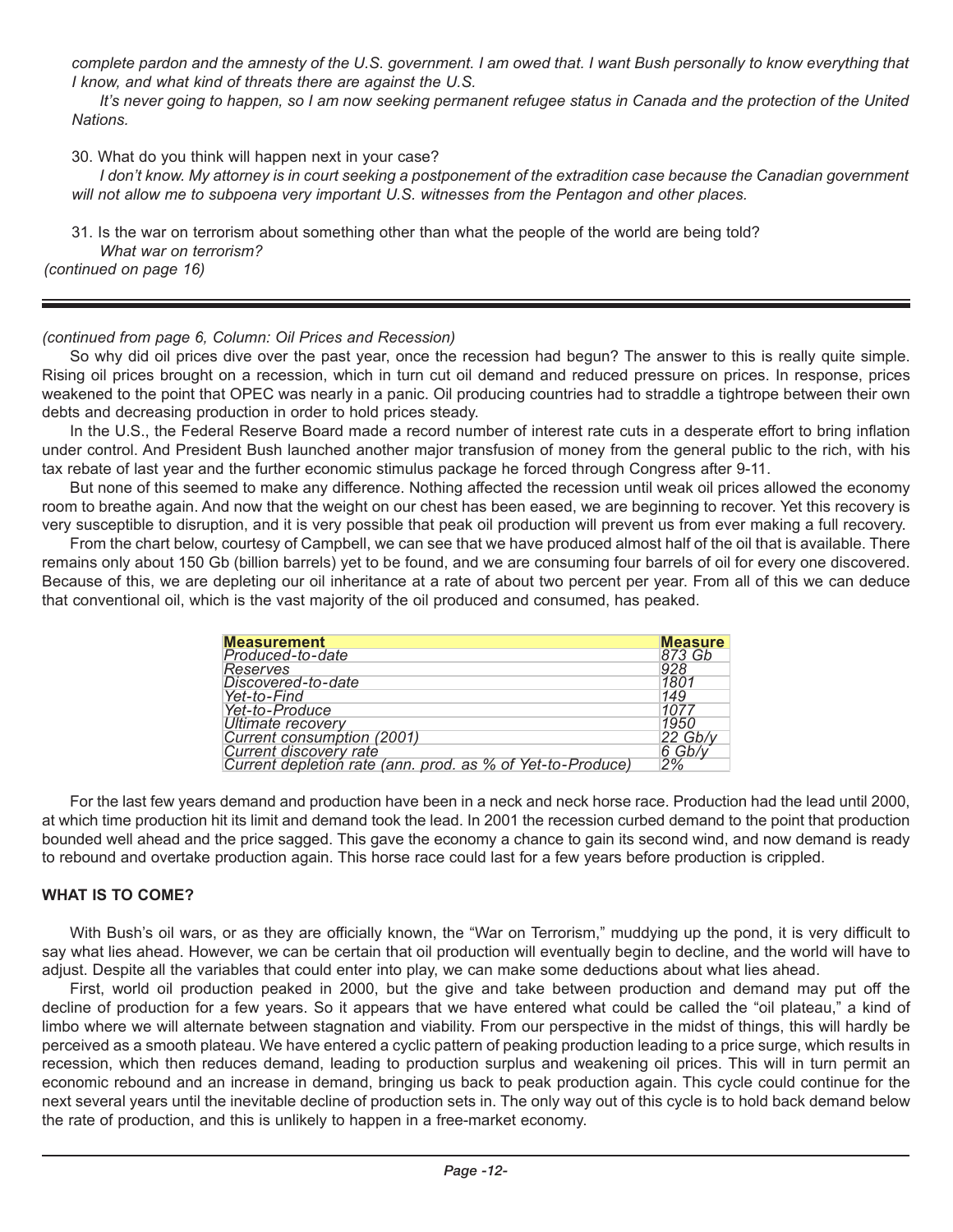Outside of the Middle East, world production is already in decline. This means that the Middle East must increase production to make up for declines elsewhere simply to keep production where it is right now. Within the next few years, the Middle East will take control of world oil production. And probably by the year 2010, the world oil production curve will dovetail into the Middle Eastern production curve. There are reasons to doubt that the Persian Gulf states can rise to meet this demand. Many Middle Eastern countries are already pumping at maximum. As the importance of Middle Eastern oil grows, the entire world will be at the mercy of political and social instabilities in this region. And in any case, the Persian Gulf oil fields are aging, and their production is approaching peak as well.

The roller coaster ride should end by 2010, at which point we may begin to look back fondly on the years of cyclic recession. By this time we will slide out of the plateau into an irrevocable decline of oil production. We have the next several years to wean ourselves from oil and prepare. A century of conspicuous consumption must come to an end, and we must learn to be frugal. If we are not prepared, then the suffering will be great.

#### **CAUTION ABOUT OIL DATA**

There are reports that major oil discoveries are popping up all over the world, but none of these appear to be valid. Some of the reports are due to companies and governments attempting to put a spin on their assets in an effort to attract foreign investment. Whenever the claims are investigated, the size of the oil deposits decreases significantly. Two of the largest claims are the Arctic National Wildlife Refuge (ANWR) and the Caspian Sea reserves.

According to the U.S. Geological Survey (USGS), in the case of ANWR the most likely reserve estimate is in the neighborhood of 7.7 Gb, which is hardly enough oil to cover U.S. demand for six months.

As for the Caspian Sea reserves, these do truly represent a major find, equal to the North Sea fields. Their discovery is anomalous, due to the fact that the Caspian region only opened up to exploration after the dissolution of the former Soviet Union. Geologic studies of rock type and remote sensing data had long ago identified this as an area of interest, so the investigators rushed in just as soon as the iron curtain was raised.

However, this should in no way be taken as an indication that there are other major fields just waiting to be found. Scientific advances have done a great deal to explain where oil won't be found, and technological advances mainly serve the purpose of finding the small deposits which are still scattered about, and pumping the last few obtainable drops out of the fields that are in production.

There is also a great deal of confusion about the amount of oil contained in the Caspian fields. The most reliable figures place Caspian reserves on par with the North Sea oil fields -- 18 to 34 Gb of proven reserves, with a potential of maybe 50 Gb. While this is an impressive find, it is not enough to make a difference to the oil peak, but will only serve to help ameliorate the coming decline, and only if these Caspian reserves are fully brought on line in the next few years. Figures as high as 250 Gb are often bandied about, but they are meaningless. The U.S. Energy Information Administration (EIA) has stated that the Caspian region may yield as much as 235 Gb, but the EIA has admitted to doctoring its figures.

This is one of the major causes of disinformation regarding energy issues. The U.S. government relies on the EIA for all of its energy information. Yet the EIA, a division of the Department of Energy, has admitted that it reverse-engineers its studies. "These adjustments to the USGS and MMS estimates are based on non-technical considerations that support domestic supply growth to the levels necessary to meet projected demand levels," stated the EIA in a report titled, "Annual Energy Outlook 1998 with Projections to 2020." This means that the EIA first looks at projected figures for demand, then juggles reserve and production figures to meet demand!

Likewise, USGS reports can no longer be trusted either since the agency's about face in 2000. Prior to 2000, the USGS was talking about oil depletion and the cross-over event between demand and supply. In 2000, however, the agency published a rosy report stating there would be abundant oil for many decades. Geologists working for the USGS have stated off the record that they do not trust USGS oil data.

### **A WORD ABOUT ABIOTIC OIL**

There is some speculation that oil is abiotic in origin -- generally asserting that oil is formed from magma instead of an organic origin. These ideas are really groundless. All unrefined oil carries microscopic evidence of the organisms from which it was formed. These organisms can be traced through the fossil record to specific time periods when quantities of oil were formed.

Likewise, there are two primal energy forces operating on this planet, and all forms of energy descend from one of these two. The first is the internal form of energy heating the Earth's interior. This primal energy comes from radioactive decay and from the heat energy originally generated during accretion of the planet some 4.6 billion years ago. There are no known mechanisms for transferring this internal energy into any secondary energy source. And the chemistry of magma does not compare to the chemistry of hydrocarbons. Magma is lacking in carbon compounds, and hydrocarbons are lacking in silicates. If hydrocarbons were generated from magma, then you would expect to see some closer kinship in their chemistry.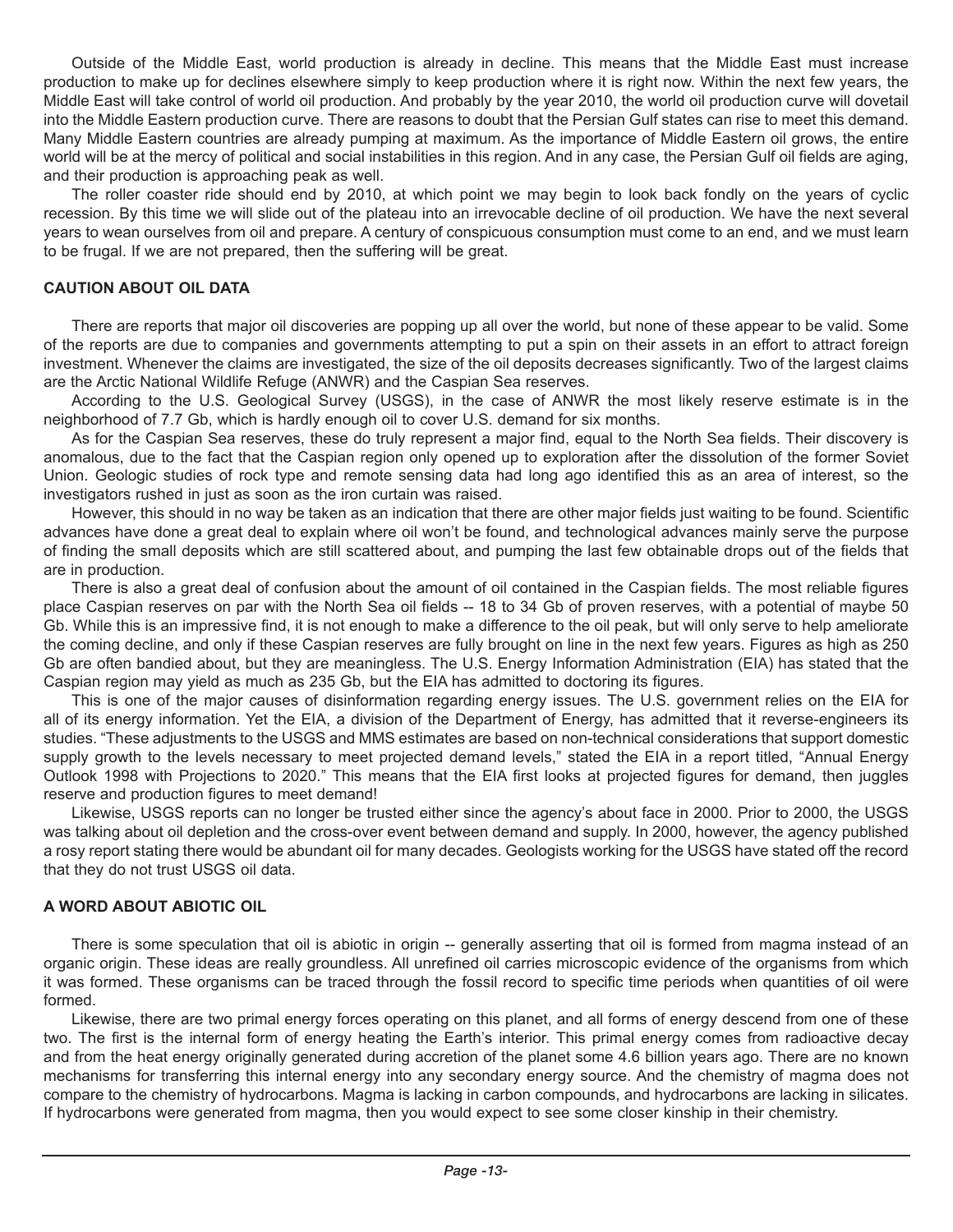The second primal energy source is light and heat generated by our sun. It is the sun's energy that powers all energy processes on the Earth's surface, and which provides the very energy for life itself. Photosynthesis is the miraculous process by which the sun's energy is converted into forms available to the life processes of living matter. Following biological, geological and chemical processes, a line can be drawn from photosynthesis to the formation of hydrocarbon deposits. Likewise, both living matter and hydrocarbons are carbon based.

Finally, because oil generation is in part a geological process, it proceeds at an extremely slow rate from our human perspective. Geological processes take place over a different frame of time than human events. It is for this reason that when geologists say that the San Andreas fault is due for a powerful earthquake, they mean any time in the next million years - probably less. Geological processes move exceedingly slow.

After organic matter has accumulated on the sea floor, it must be buried by the process of deposition. In geological time, in order for this matter to be a likely prospect for hydrocarbon generation, the rate of deposition must be quick. Here is an experiment you can conduct to get an idea how slow the rates of deposition are. Place a small stone on the bottom of a motionless pond. Take another stone of about the same size and place it at the mouth of a small stream, a stream where the current is not so great that it will sweep the stone away. Check both of these stones yearly until they have been buried by deposition. You might see the stone at the mouth of the stream covered over within a few years, but it is unlikely that you will see the stone in the pond buried within your lifetime.

It is a simple geological fact that the oil we are using up at an alarming rate today will not be replaced within our lifetime -- or within many lifetimes. That is why hydrocarbons are called non-renewable resources. Capped wells may appear to refill after a few years, but they are not regenerating. It is simply an effect of oil slowly migrating through pore spaces from areas of high pressure to the low-pressure area of the drill hole. If this oil is drawn out, it will take even longer for the hole to refill again. Oil is a non-renewable resource generated and deposited under special biological and geological conditions.

#### **THE PROOF IS IN THE PUDDING**

If oil has a rosy future, one where there will be plenty of oil to pump, then what is the industry doing to prepare for that future? The major oil companies and other related industries have been merging and shedding staff. Likewise, they are buying their own stock. These are the moves of an industry preparing to downsize. On top of this, the major companies are not investing in new refining capacity. It has been over a decade since there was any talk of building new refineries. These are signs that the oil companies know there are no major investment opportunities left. As Colin Campbell notes, "Their past is worth more than their future -- and they know it."

And now, while claiming that the rest of us should increase our consumption for the good of the economy, and while claiming that conservation and renewable energy are not as important as increasing oil and gas production, developing nuclear power and burning coal, George W. Bush and Dick Cheney have been busy renovating their own households. George W.'s new home in Texas is fueled by solar power and features a 25,000-gallon cistern that collects house wastewater and rainwater for reuse in irrigation. His house will also utilize a geothermal heating and cooling system that uses 25 percent of the electricity of traditional systems. Water at a constant 67 degrees is piped up from a source 300 feet below ground and channeled through the house for cooling in the summer and heating in the winter. Similarly, the Cheney vice presidential house is equipped with state of the art energy conservation devices installed by Al Gore.

Who said, "Let them eat cake?"

*[Ed. Note: For an in-depth scientific look at the oil peak and the economy, read Colin J. Campbell's excellent article, "Peak Oil: an Outlook on Crude Oil Depletion," revised February 2002.* <http://www.mbendi.co.za/indy/oilg/p0070.htm>*]*

# **Michael Ruppert's Lecture/TV Schedule**

March 29 -- Austin, Texas: Four-hour Lecture, Public Access TV (25,000 viewers)

March 30 -- Vancouver, Canada: Four sold-out screenings of Mike Ruppert's "Truth & Lies of 9-11".

April 12 & 13 -- Portland, Ore.: Speaking at First Congregational Church.

April 14 -- Eugene, Ore.: Speaking at the Eugene Hilton Conference Room.

April 20 -- Athens, Ga.: Speaking at "Between the Hedges".

April 27 -- Long Island, N.Y.: Private speaking engagement. Sold out.

May 25 & 26 -- Sydney, Australia: Speaking at the Rex Hotel. Speaking tour will also be in Melbourne and Perth.

June 1 -- Sacramento, Ca.: Speaking at the Antioch Progressive Church.

June 8 -- Edmonton, Canada: Speaking at the SICES School.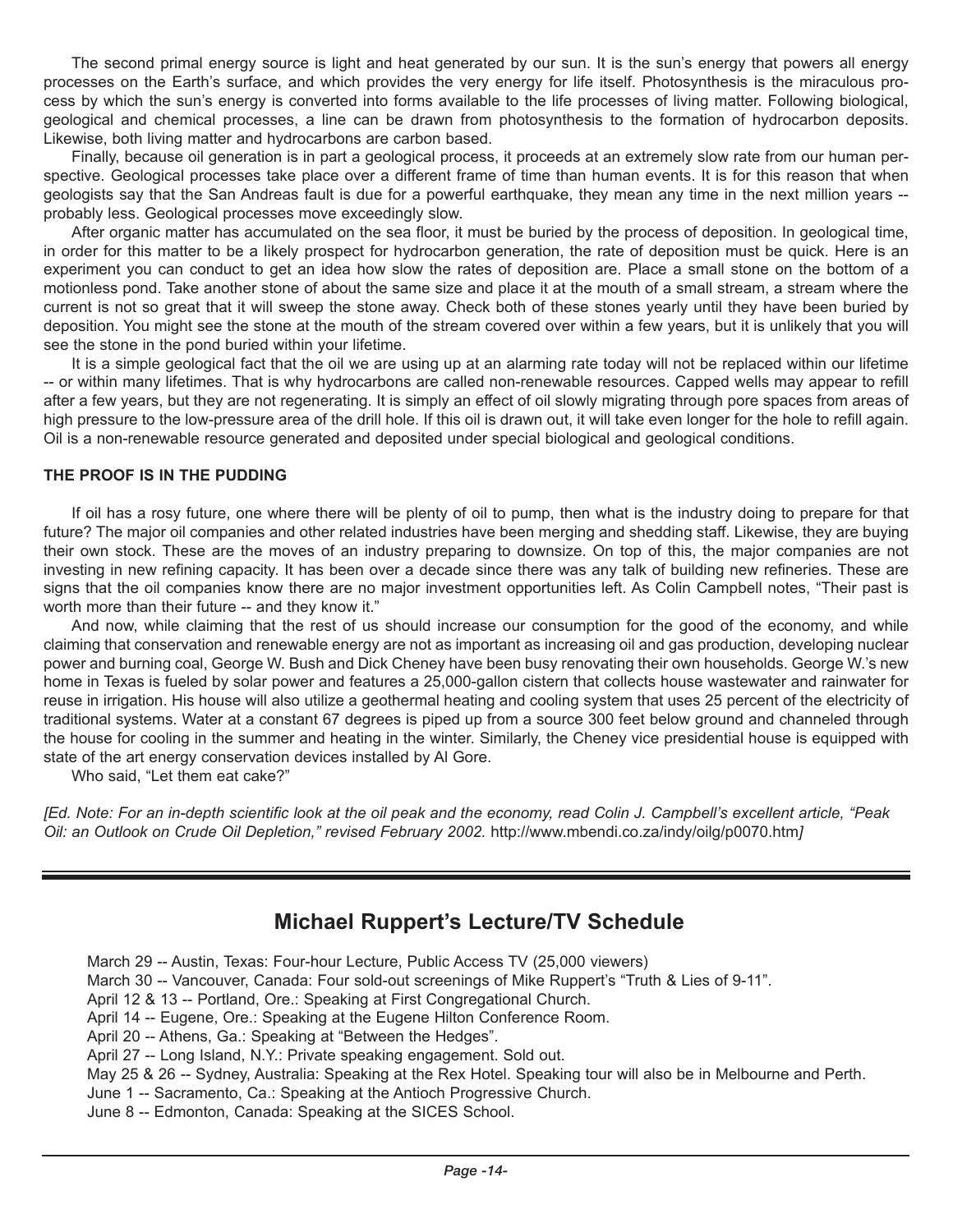#### *(continued from page 1, Incoming!)*

On March 25, The Guardian also noted that the FBI had raided an alleged U.S. terrorist support group, the Safa Trust, which had reportedly been sending money to both terrorist interests and to the Republican Party through a Republican political action committee called The Islamic Institute.

In this issue, *FTW* exposes the fact that Attorney General John Ashcroft has potentially criminal conflicts of interest with two grand juries investigating, among others, ExxonMobil and BP-Amoco on charges of bribery and an illegal oil swap with Iran in 1997. Both grand jury targets were heavy Ashcroft 2000 campaign donors, and both got behind closed doors into Vice President Dick Cheney's energy policy task force. In a half-measured cover-up, the White House complied this month with a court order to release task force records, but they were so heavily redacted as to be virtually useless. That noose, connected to Enron and deeper criminality, is slowly tightening around the Bush Administration's imperial neck.

On March 30, the Associated Press reported that 3,500 angry protesters took to London streets to protest likely U.S. military intervention in Iraq.

Around the nation, the fear-driven rush to enact the draconian Model Emergency Health Preparedness Act has slowed. The act has only been passed in one state and has been introduced in what appears to be a peak number of 24 states. Mississippi has actually defeated it. People have disconnected from the war.

Last weekend I watched a Fox News program. It was a call-in poll asking, "Who do you think is responsible for the anthrax?" The first caller on the air said, "I think it was the CIA. They did it to get more power." The strange thing is that not one of the news commentators openly disagreed with the caller. A couple of them nodded in agreement.

A new newspaper, the War Times, ([http://www.war-times.org/index.html\)](http://www.war-times.org/index.html) will soon make its debut. They have already expanded a planned original printing from 7,500 to 100,000. What remains to be seen about this paper is whether it will fulfill its promise of telling us what the mainstream media won't, or whether it will be a well-funded wolf in sheep's clothing designed to corral and misdirect criticism of the U.S. government and its real role in 9-11. This is one of the oldest and best-known tactics of the power elite -- the creation of a "respectable" opposition voice to effectively control both sides of a debate. But the War Times' slick list of contributors gives proof to the fact that there is serious opposition. We will pray for a miracle with this new paper.

And the ubiquitous Michael Moore, author of the runaway best-seller "Stupid White Men," is bouncing around the country on a tour that continues to stop traffic and threaten civilization. The searing and hilarious critique of American industrialists and politicians, with some heavy swipes at the Bushes, is proof that the presidential approval rating poll numbers are lies. The book has been out for only two months, and is already in its 20-something-th printing.

It seems the bad guys have noticed. After many revelations that last fall's military-grade anthrax had originated from within the U.S. military and CIA-related programs, hyperbolic news stories began to appear insinuating that the nasty old Islamic terrorists had been making the stuff after all -- with simple chemistry kits.

Earlier this month, it was leaked that the Pentagon was developing plans for the use of tactical nuclear weapons in battlefield situations against non-nuclear powers.

Israel and the Palestinians are driving the world mad as tensions, carnage and death mount. The insanity builds fear everywhere as people remember Israel has nukes. And Saddam may also have weapons of mass destruction, as the remainder of the Arab world -- especially Iraq, Syria and Lebanon -- get drawn closer to the point of committing to rescue Arafat or else lose all respect. If Saddam moves to support Arafat, then the U.S. will no longer face a world opposed to the U.S. invading -- or nuking -- Iraq. Israeli Prime Minister Ariel Sharon knows this, and he'll play it until the string breaks. On April 4, Bush slowed Sharon down and told him to cool it. The US, I suspect, has not completed military and diplomatic preparations for taking down Iraq.

Tension is building everywhere. It has been the same here at *FTW*. In this last month we have had a locked, garage storage area burglarized. Our website has been hacked twice. Whoever did it took out 200 websites just to get to us. An Internet stalker has been following the repostings of my stories about Delmart "Mike" Vreeland in Canada around the Web, in order to post hate mail. Several articles have appeared with deliberately falsified information about *FTW*. Pro-government administrators inside the Pacifica Radio network have pulled me from scheduled broadcasts. I have been attacked by The Nation Editor David Corn in a silly attempt to disparage my reporting. So severe was the criticism of his unfounded missive, that he received what might be several thousand e-mails and had to lament in a Sunday, March 24 Los Angeles Times OpEd interview. Corn described his run in with me, saying all of us conspiracy junkies were hopelessly demented, and there was nothing he could do to save us. Thank you, God! This was in the same week that a writer in the L.A. Weekly described me as a "nutball conspiracy theorist" and a "defrocked" ex-cop.

I have previously written for both of these papers and am in negotiations with the news editor of the Weekly over how they are going to correct the libelous term "defrocked."

All along in my lectures and radio appearances I have been saying this fight is winnable, but it will not be won without some discomfort. So therefore I must, in order to serve you and remain true to my beliefs, take this as a measure of the success of *FTW*, which you have made possible. I must walk the walk and say, "These are good signs." My opinion is that things will get worse for all of us who love the truth -- and soon. My caution to you is to be prepared for the next big lie and to jump on it with both feet when it comes.